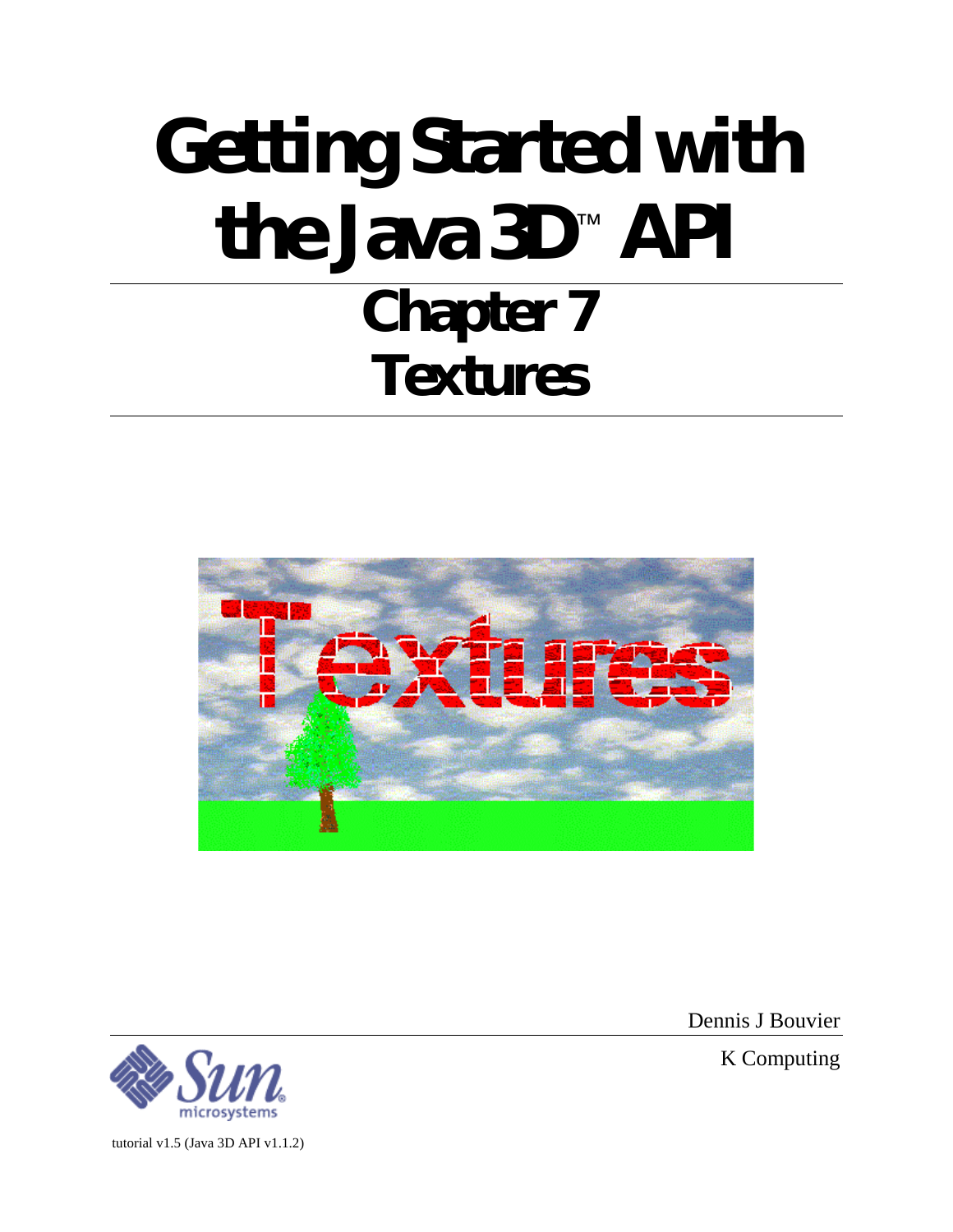© 1999 Sun Microsystems, Inc. 2550 Garcia Avenue, Mountain View, California 94043-1100 U.S.A

All Rights Reserved.

The information contained in this document is subject to change without notice.

SUN MICROSYSTEMS PROVIDES THIS MATERIAL "AS IS" AND MAKES NO WARRANTY OF ANY KIND, EXPRESSED OR IMPLIED, INCLUDING, BUT NOT LIMITED TO, THE IMPLIED WARRANTIES OF MERCHANTABILITY AND FITNESS FOR A PARTICULAR PURPOSE. SUN MICROSYSTEMS SHALL NOT BE LIABLE FOR ERRORS CONTAINED HEREIN OR FOR INCIDENTAL OR CONSEQUENTIAL DAMAGES (INCLUDING LOST PROFITS IN CONNECTION WITH THE FURNISHING, PERFORMANCE OR USE OF THIS MATERIAL, WHETHER BASED ON WARRANTY, CONTRACT, OR OTHER LEGAL THEORY).

THIS DOCUMENT COULD INCLUDE TECHNICAL INACCURACIES OR TYPOGRAPHICAL ERRORS. CHANGES ARE PERIODICALLY MADE TO THE INFORMATION HEREIN; THESE CHANGES WILL BE INCORPORATED IN NEW EDITIONS OF THE PUBLICATION. SUN MICROSYSTEMS, INC. MAY MAKE IMPROVEMENTS AND/OR CHANGES IN THE PRODUCT(S) AND/OR PROGRAM(S) DESCRIBED IN THIS PUBLICATION AT ANY TIME.

Some states do not allow the exclusion of implied warranties or the limitations or exclusion of liability for incidental or consequential damages, so the above limitations and exclusion may not apply to you. This warranty gives you specific legal rights, and you also may have other rights which vary from state to state.

Permission to use, copy, modify, and distribute this documentation for NON-COMMERCIAL purposes and without fee is hereby granted provided that this copyright notice appears in all copies.

This documentation was prepared for Sun Microsystems by K Computing (530 Showers Drive, Suite 7-225, Mountain View, CA 94040, 770-982-7881, www.kcomputing.com). For further information about course development or course delivery, please contact either Sun Microsystems or K Computing.

Java, JavaScript, Java 3D, HotJava, Sun, Sun Microsystems, and the Sun logo are trademarks or registered trademarks of Sun Microsystems, Inc. All other product names mentioned herein are the trademarks of their respective owners.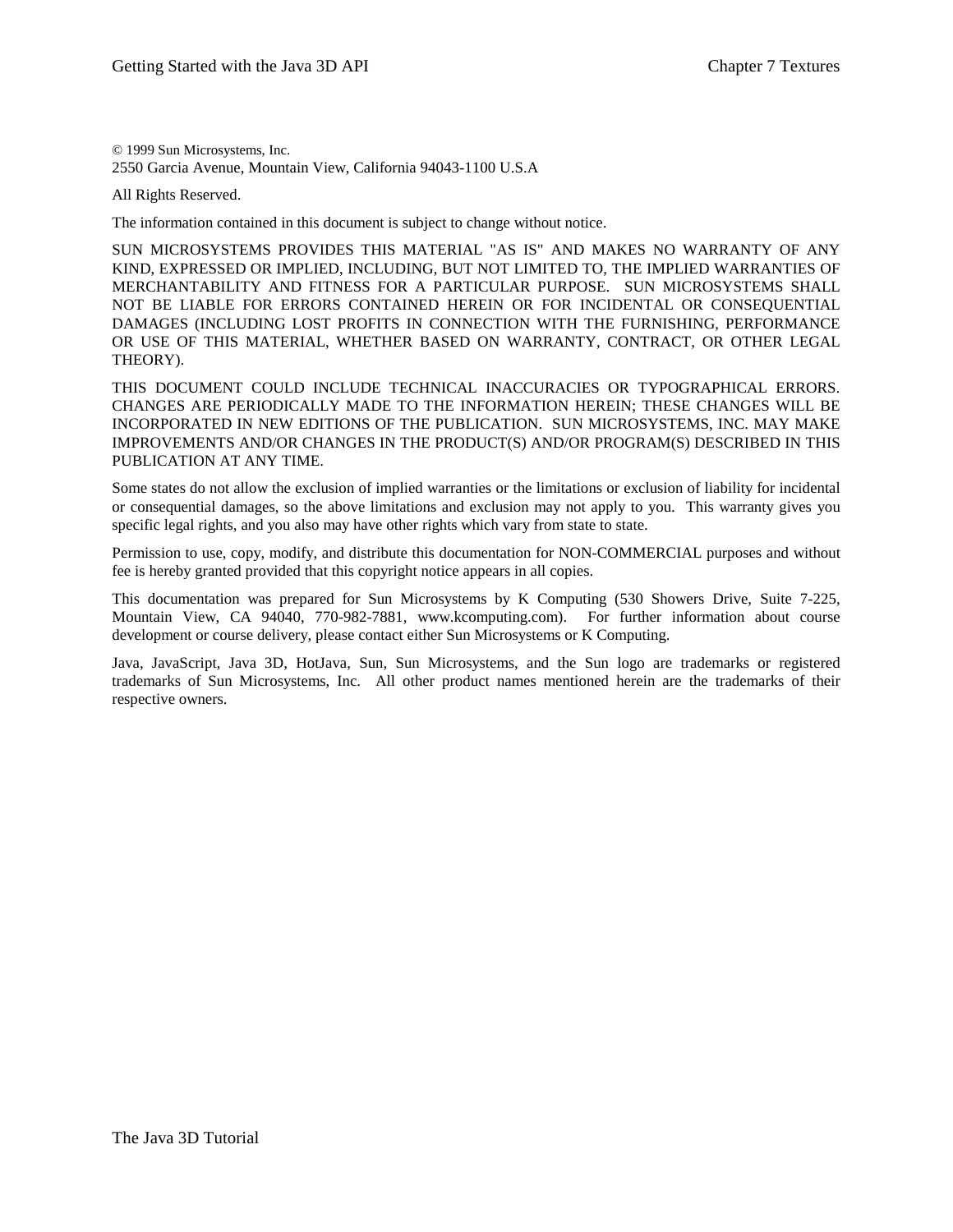# **Table of Contents**

| Chapter 7: |  |
|------------|--|
|            |  |
|            |  |
|            |  |
| 7.2.1      |  |
| 7.2.2      |  |
| 7.2.3      |  |
| 7.2.4      |  |
| 7.2.5      |  |
| 7.2.6      |  |
|            |  |
| 7.3.1      |  |
| 7.3.2      |  |
| 7.3.3      |  |
|            |  |
| 7.4.1      |  |
| 7.4.2      |  |
| 7.4.3      |  |
| 7.4.4      |  |
| 7.4.5      |  |
|            |  |
| 7.5.1      |  |
| 7.5.2      |  |
| 7.5.3      |  |
| 7.5.4      |  |
|            |  |
| 7.6.1      |  |
| 7.6.2      |  |
| 7.6.3      |  |
| 7.6.4      |  |
|            |  |
|            |  |
| 7.7.2      |  |
| 7.7.3      |  |
| 7.7.4      |  |
|            |  |
| 7.8.1      |  |
| 7.8.2      |  |
|            |  |
|            |  |
|            |  |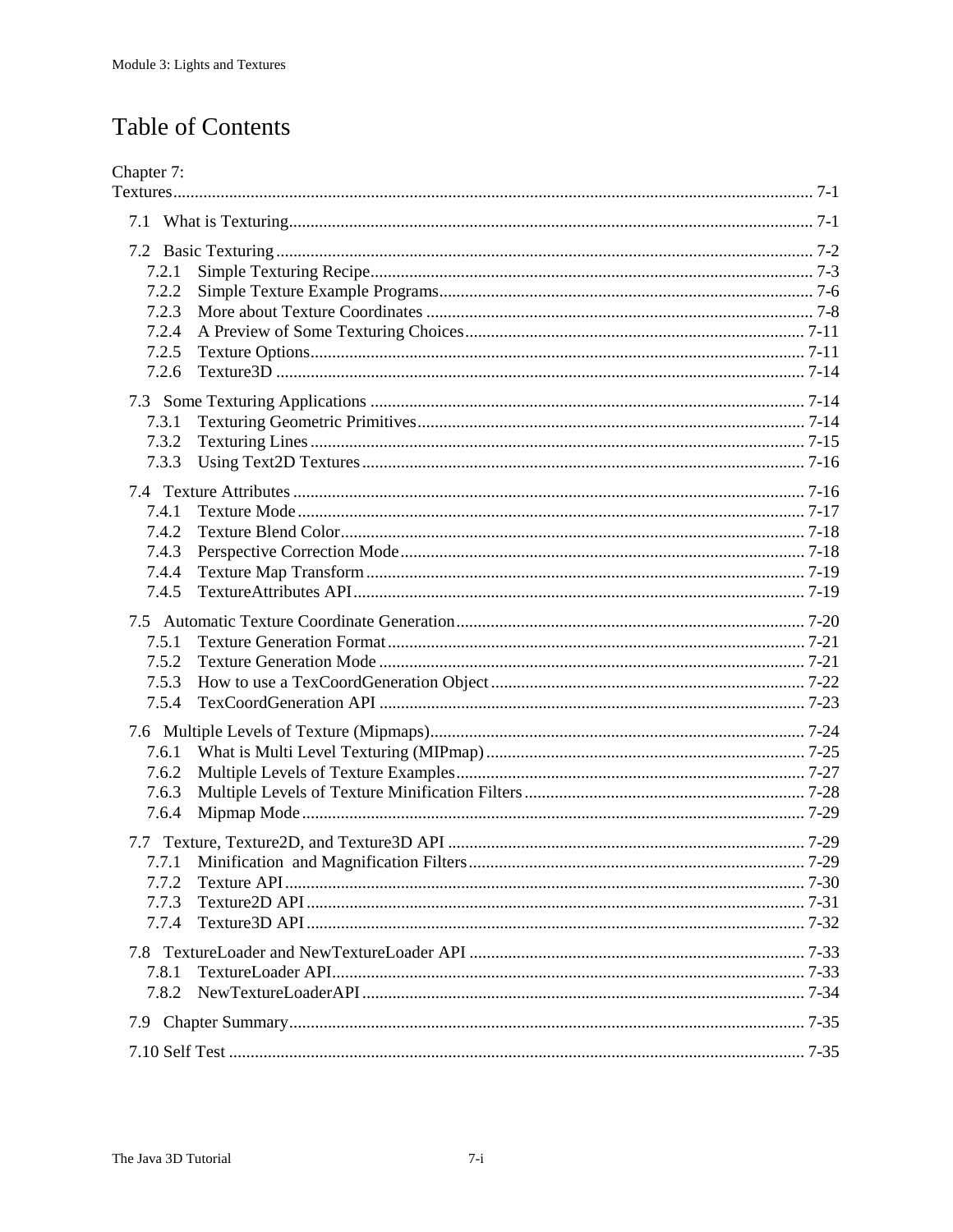# List of Figures

| Figure 7-5 Scenes Rendered by the SimpleTextureApp (left) and SimpleTextureSpinApp                              |  |
|-----------------------------------------------------------------------------------------------------------------|--|
|                                                                                                                 |  |
|                                                                                                                 |  |
|                                                                                                                 |  |
|                                                                                                                 |  |
|                                                                                                                 |  |
|                                                                                                                 |  |
| Figure 7-11 Comparing the Combinations of Boundary Mode Settings for a Textured Plane 7-12                      |  |
|                                                                                                                 |  |
|                                                                                                                 |  |
|                                                                                                                 |  |
|                                                                                                                 |  |
| Figure 7-16 Two Visual Objects Sharing a Texture Customized by TextureAttributes Components 7-17                |  |
|                                                                                                                 |  |
| Figure 7-18 Appearance Bundle with Texture, TextureAttributes, and TexCoodGeneration 7-23                       |  |
| Figure 7-19 Multiple Levels of a Texture (outlined). (Image Sizes: $128x128$ , $64x64$ , $32x32$ , , $1x177-26$ |  |
| Figure 7-20 The Image Generated for a Plane Textured with a Multi Color Mipmap Texture 7-26                     |  |

# List of Reference Blocks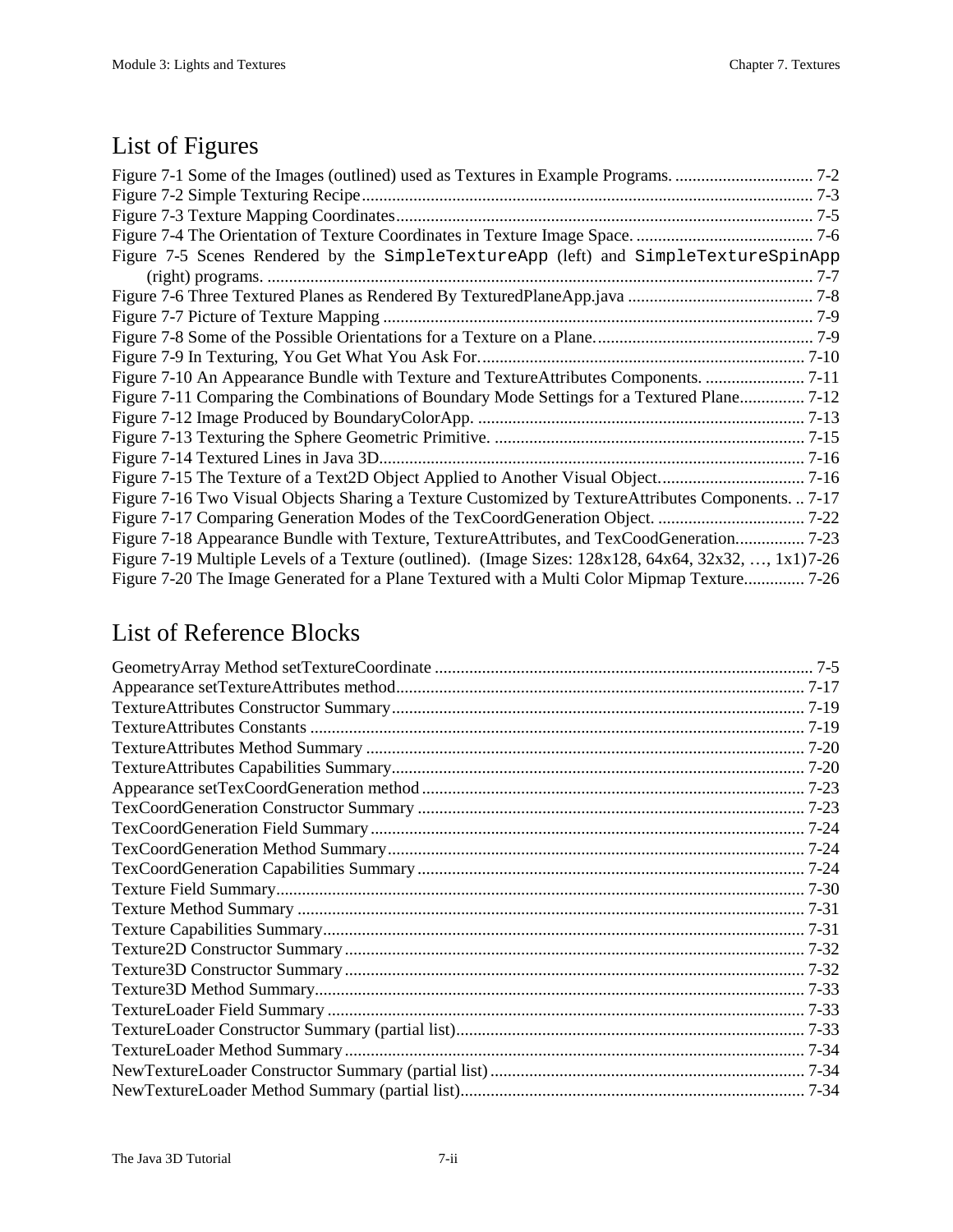## List of Tables

# List of Code Fragments

| Code Fragment 7-7 Creating an Appearance Bundle to Display the Lines of a Geometry Array 7-15 |  |
|-----------------------------------------------------------------------------------------------|--|
|                                                                                               |  |
|                                                                                               |  |

## **Preface to Chapter 7**

This document is one part of a tutorial on using the Java 3D API. You should be familiar with Java 3D API basics to fully appreciate the material presented in this Chapter. Additional chapters and the full preface to this material is presented in the Module 0 document available at: http://java.sun.com/products/java-media/3D/collateral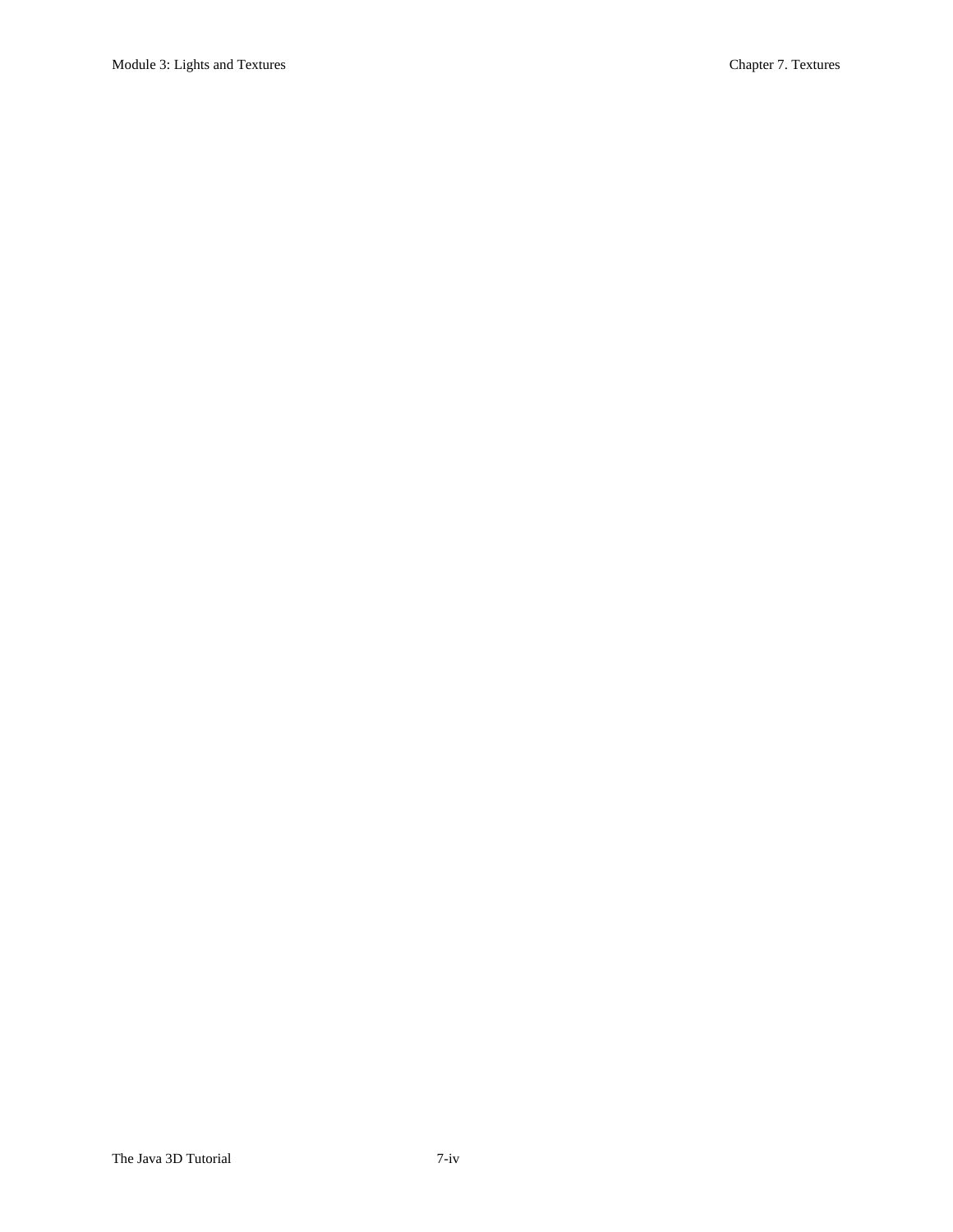# 7 Textures **CHAPTER**



## **Chapter Objectives**

After reading this chapter, you'll be able to:

- Add visual richness to simple geometry with textures
- Load textures easily with the TextureLoader utility
- Customize the use of textures with TextureAttributes objects
- Automatically generate texture coordinates to simplify texturing

 $\Gamma$  he appearance of many real world objects depends on its texture. The texture of an object is really the relatively fine geometry at the surface of an object. To appreciate the role surface textures play in the appearance of real world objects, consider carpet. Even when all of the fibers of a carpet are the same color the carpet does not appear as a constant color due to the interaction of the light with geometry of the fibers. Even though Java 3D is capable of modeling the geometry of the individual carpet fibers, the memory requirements and rendering performance for a room size piece of carpet modeled to such detail would make such a model useless. On the other hand, having a flat polygon of a single color does not make a convincing replacement for the carpet in the rendered scene.

Up to this point in the tutorial, the detail of visual objects has been provided by the geometry. As a result, visually rich objects, such as trees, can require a great deal of geometry which in turn requires the appropriate memory and rendering computation. At some level of detail, the performance may become unacceptable. This chapter shows how to add the appearance of surface detail to a visual object without adding more geometry through the use of textures.

## 7.1 What is Texturing

Carpet may be the extreme example in terms of the complexity and density of the surface geometry, but it is far from the only object for which we perceive texture. Bricks, concrete, wood, lawns, walls, and paper are just some of the objects for which flat (non-textured) polygons do not visually represent well. But, just like with carpet, the cost of representing surface texture in geometric primitives for these objects would be quite high.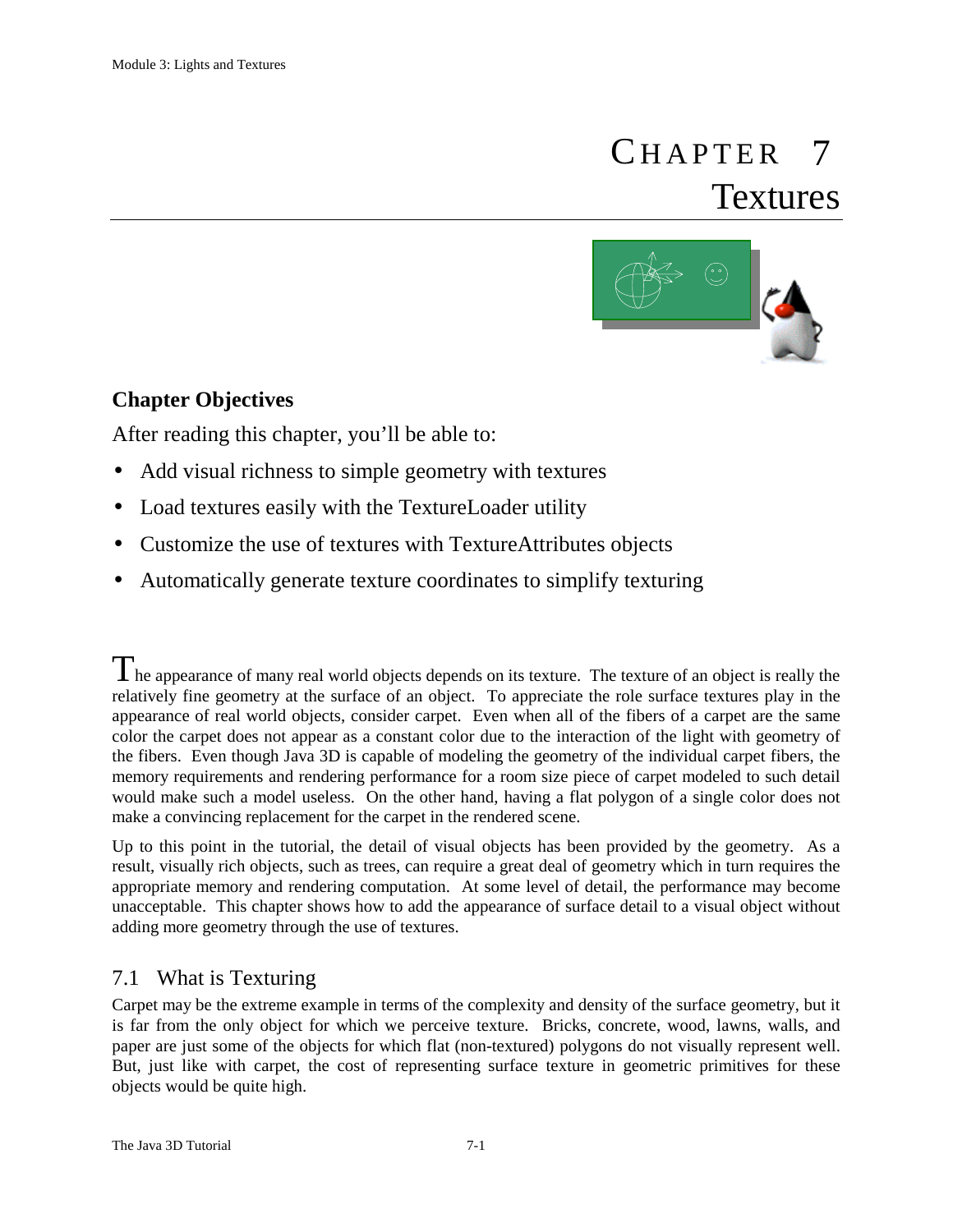A possible alternative to modeling the fiber of the carpet is to model the carpet as a flat polygon with many vertices, assigning colors to the vertices to give variations in color. If the vertices are sufficiently close, then the image of the carpet can be produced. This requires significantly less memory than the model that includes the fibers of the carpet; however, the model would still require too much memory for a reasonable size room. This idea, that of representing the image of the object on a flat surface, is the basic idea of texturing. However, with texturing, the geometry can be very simple.

Texturing, also called *texture mapping*, is a way to add the visual richness of a surface without adding the fine geometric details. The visual richness is provided by an image, also called a *texture<sup>1</sup>* , which gives the appearance of surface detail for the visual object. The image is mapped on to the geometry of the visual object at rendering time. Thus the term *texture mapping*.

Figure 7-1 shows some of the textures used in example programs for this chapter. As you can see from this figure, a texture can provide the visual richness of objects of various sizes.



**Figure 7-1 Some of the Images (outlined) used as Textures in Example Programs.**

## 7.2 Basic Texturing

Texturing of polygons in a Java 3D program is achieved though creating the appropriate appearance bundle and loading the texture image into it, specifying the location of the texture image on the geometry, and setting texturing attributes. As you will see, specifying textures can be complex. Fortunately, there are utility classes to help with the process and the default settings for texturing options are appropriate for basic texturing applications.

To explain texturing, Section 7.2.1 presents a simple recipe; then Section 7.2.2 develops an example program based on the recipe, further explaining texturing. The remaining subsections present additional example programs to further explain details of texture specification. The texturing options not discussed in the context of an example will be discussed with the API details in Section 7.7.

 $\overline{a}$ 

 $1$  Even though texture images are referred to as 'textures' and they visually represent geometric structures, they are neither representations of geometry nor do they alter the geometry of a visual object in any way.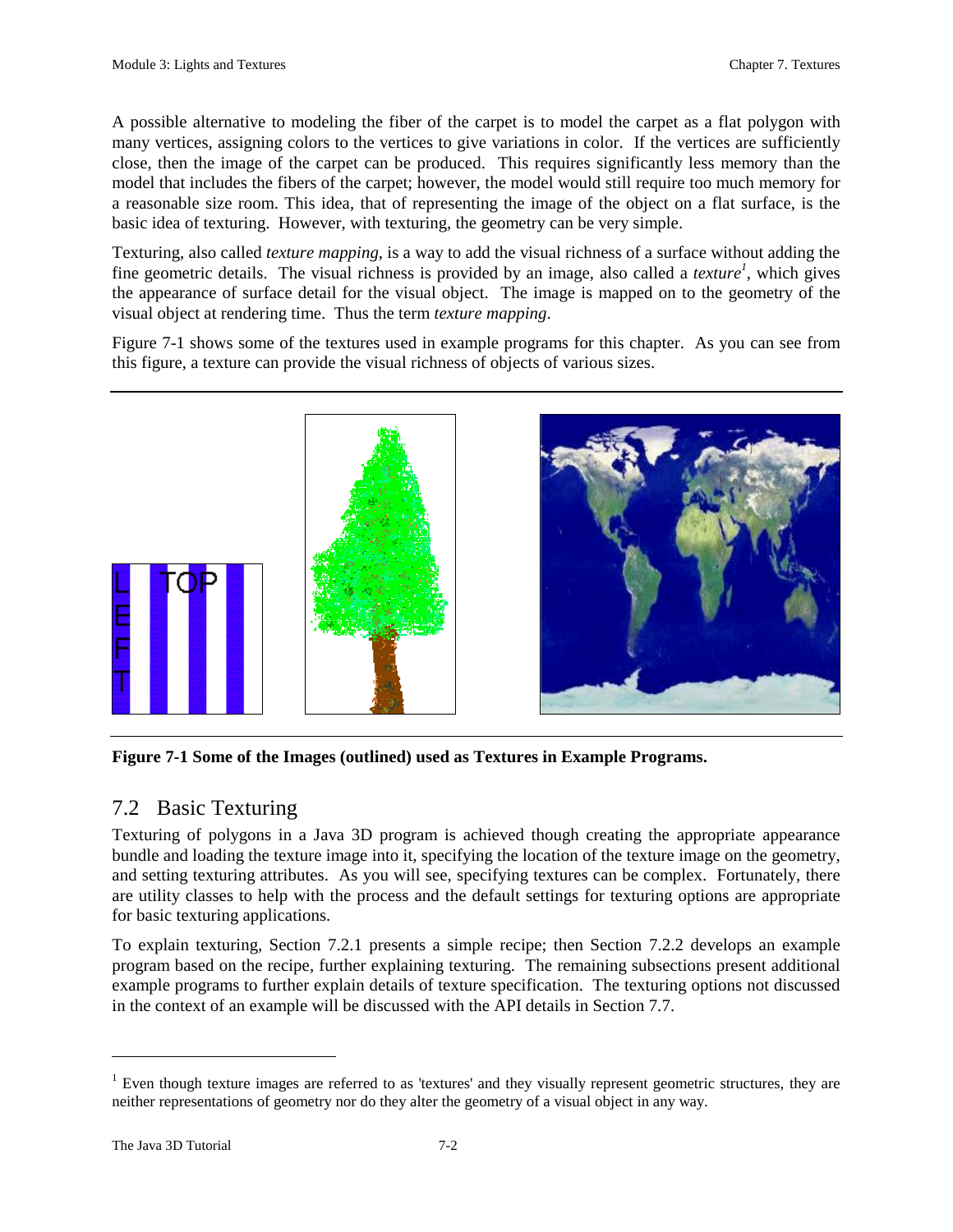## **7.2.1 Simple Texturing Recipe**

Due to the flexibility of texturing in the Java 3D API, the number of texturing related options can be a bit bothersome. Even so, texturing need not be difficult. To make easy work of texture specifications, follow the simple recipe of Figure 7-2.

The recipe only outlines the steps directly related to texturing. The reader should realize that the geometry and appearance are set in a Shape3D object which is added to the scene graph. Previous chapters of this tutorial, Chapters 1 and 2 in particular, cover the implied steps of the recipe

1. Prepare texture images

- 2a. Load the texture
- 2b. Set the texture in Appearance bundle
- 3. Specify TextureCoordinates of Geometry

## **Figure 7-2 Simple Texturing Recipe**

As with several of the recipes in the tutorial, some steps of the recipe may be performed out of the order they are presented. In fact, the steps of this recipe may be performed in any order (provided steps 2a and 2b are done together).

## **Texturing Step 1: Prepare the texture image**

This recipe begins with a non-programming step: "prepare texture images". Creating and editing texture images is something that is normally done external to Java 3D programs. In fact, most texture images are prepared before the program is begun. There are two essential tasks in texture image preparation: 1. ensuring the images are of acceptable dimensions, and 2. ensuring the images are saved in a file format which can be read. Of course the image could be edited to achieve the desired color, transparency, and tiling characteristics.

For rendering efficiency, Java 3D requires the size of the texture image to be a mathematical power of two (1, 2, 4, 8, 16, …) in each dimension. Failing to meet this restriction will result in a runtime exception.

If an image is not of acceptable dimensions, it must be modified (scaled or cropped) to meet the dimension requirements before it is used. Image editing can be done in a wide variety of programs including the Java Advanced Imaging  $API^2$ . In Figure 7-1, the two smaller images are 128 by 128, the tree is 256 by 128, and the earth is 256 by 256.

As far as the file formats are concerned, any file format can be used provided there is a method to load it. The programs of this chapter load textures using the TextureLoader utility class (more information in the next step, API details in Section 7.7). A TextureLoader object loads JPEG, GIF, and other file formats.

One more word about the example programs before moving to the next step. The code fragments and example programs of this chapter use file names for some image files that are included in the example programs jar. There is nothing special about these image files other than that they comply with the power of two dimension restriction. Any image file can be used in the programs provided the images have dimensions that are a power of two. Feel free to compile and run the example programs with your own image files. Now, with texture images ready, the programming can begin.

 $\overline{a}$ 

 $^2$  The Java Advanced Imaging API (http://java.sun.com/products/java-media/jai) enables Java programmers to easily create and edit 2D imagery.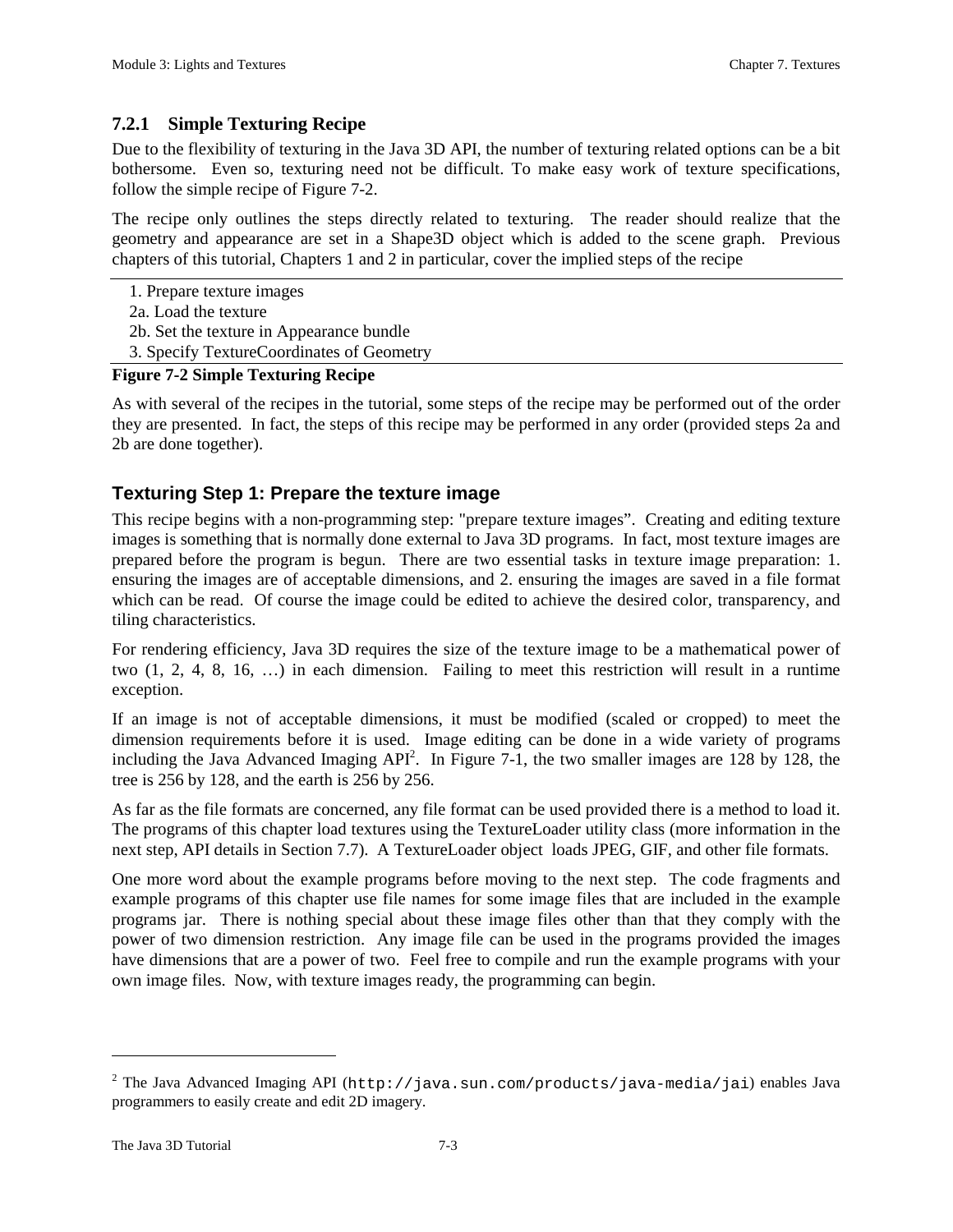## **Texturing Step 2a: Load the Texture**

The next step is to get the prepared image into an image object. This is known as loading the texture. Textures can be loaded from files or URLs using the same basic process<sup>3</sup>. Loading a texture can be accomplished with many lines of code, or with two lines of code that use a TextureLoader utility object. Either way, the result is to get the image into a ImageComponent2D object. Code Fragment 7-1 shows an example of two lines that use a TextureLoader. The result of these two lines is to load the image of the file stripe.gif into a Image2DComponent object which can be used to create the necessary appearance bundle of step 3.

```
1. TextureLoader loader = new TextureLoader("stripe.gif", this);
```

```
2. ImageComponent2D image = loader.getImage();
```
#### **Code Fragment 7-1 Using a TextureLoader Object to Load the STRIPE.GIF Image File.**

Before moving on to step 3 of the recipe, let's take a closer look at the use of the TextureLoader object. The second argument of the constructor specifies an object which serves an the *image observer*. The TextureLoader class uses the java.awt.image package for loading the images. This package loads images asynchronously, which is particularly useful when an image is loaded from a URL. To facilitate managing asynchronous loads of images, AWT components are capable of being image observers, which is to observe the image load process. An image observer can be queried for the details of the image load.

For the purpose of writing Java 3D programs all that you need to know is that any AWT component can serve as an image observer. Since Applet is an extension of the AWT component Panel, the Applet object of a Java 3D program can be the image observer for the TextureLoader object. Further details on image observers and other AWT topics is beyond the scope of this tutorial. Refer to an AWT reference for more information.

## **Texturing Step 2b: Create the Appearance Bundle**

To be used as a texture for a visual object, the texture image loaded in Step 2a must be set as the texture in a Texture object, which is then used in an appearance bundle referenced by the visual object. Specifically, a Texture2D<sup>4</sup> object holds the texture image. The ImageComponent2D image loaded in the Step 2a is central to the appearance bundle creation of step  $2b^5$ .

Code Fragment 7-2 shows the two lines of code from Step 2a followed by the code to form a simple texturing appearance bundle. Having loaded the texture (lines 1 and 2), the image is then set in the Texture2D object (line 4). The Texture2D object is then added to the Appearance object (line 6).

```
1. TextureLoader loader = new TextureLoader("stripe.jpg", this);<br>2. ImageComponent2D image = loader.getImage();
```

```
2. ImageComponent2D image = loader.getImage();
```

```
3. Texture2D texture = new Texture2D();
```

```
4. texture.setImage(0, image);
```

```
5. Appearance appear = new Appearance();
```

```
6. appear.setTexture(texture);
```

```
Code Fragment 7-2 Creating an Appearance with a Texture.
```
l

<sup>&</sup>lt;sup>3</sup> Other sources for Textures include Text2D objects and procedurally created images.

 $4$  There is a Texture3D object discussed in Section 7.7.4. The Texture3D object is used when a volume of color, or a stack of images, is the texture.

<sup>&</sup>lt;sup>5</sup> The discussion of the image observer is a major reason why loading a texture (step 2a) is identified as a step separate from the creation of the appearance bundle (step 2b).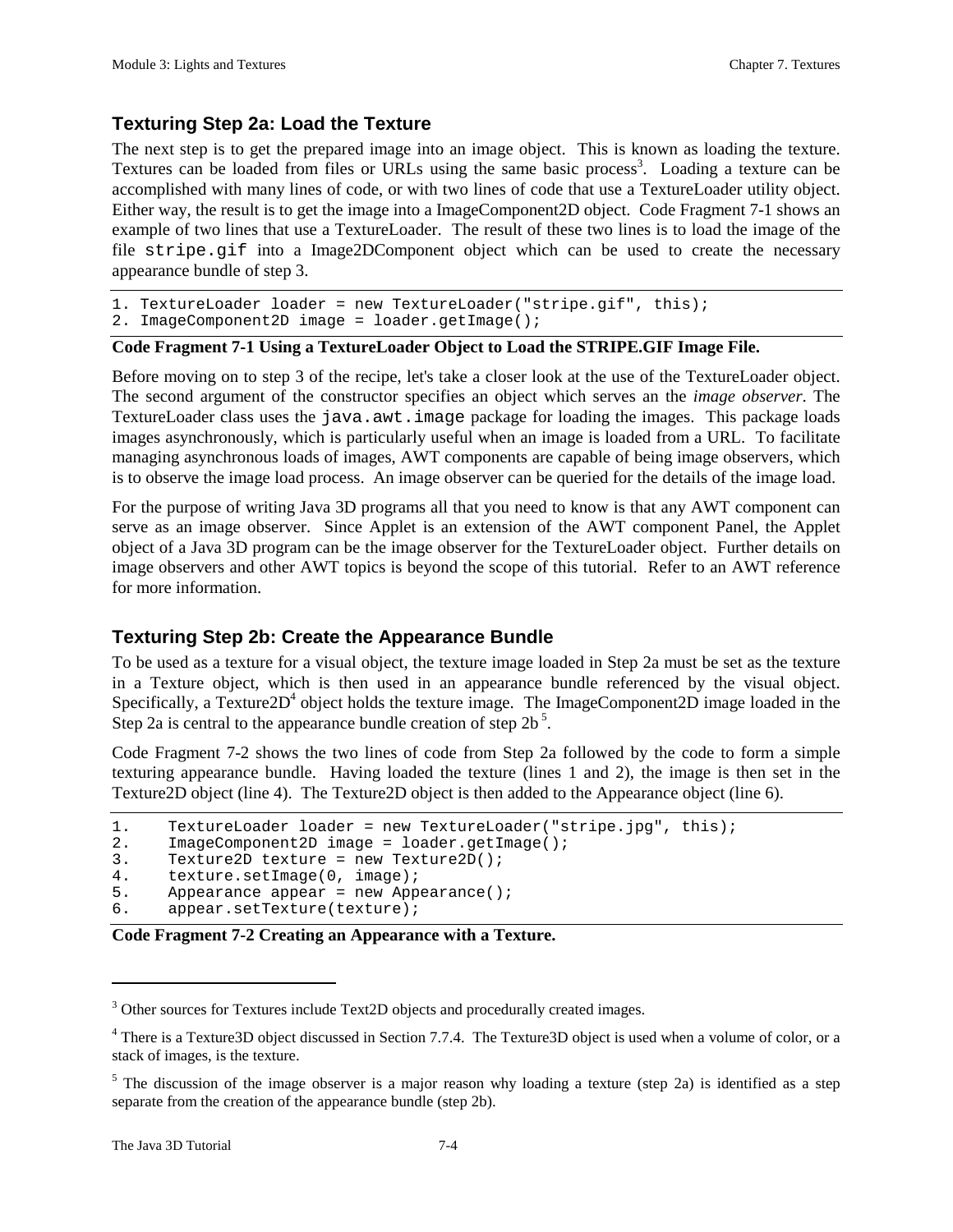The appearance bundle created in Code Fragment 7-2 could have other node components, most notably of the possibilities is the TextureAttributes node component. For the simple example, no TextureAttributes object is used. Section 0 discusses TextureAttributes.

## **Texturing Step 3: Specify TextureCoordinates**

In addition to loading the texture into an appearance bundle, the programmer also specifies the placement of the texture on the geometry through the specification of the texture coordinates. Texture coordinate specifications are made per geometry vertex. Each texture coordinate specifies a point of the texture to be applied to the vertex. With the specification of some points of the image to be applied to vertices of the geometry, the image will then be rotated, stretched, squashed, and/or duplicated to make it fit the specification<sup>6</sup>.

TextureCoordinates are specified in the s (horizontal) and t (vertical) dimensions of the texture image space as shown in Figure 7-3. Figure 7-3 shows the texture coordinates in the texture image space.



**Figure 7-3 Texture Mapping Coordinates**

The reference block below shows just one of the GeometryArray methods available for setting texture coordinates. Refer to Chapter 2 of this tutorial or the Java 3D API Specification for additional setTextureCoordinate methods.

#### **GeometryArray Method setTextureCoordinate**

Texture coordinates are specified per vertex in the geometry via one of several setTextureCoordinate methods which are methods of the GeometryArray class.

#### **void setTextureCoordinate(int index, Point2f texCoord)**

Sets the texture coordinate associated with the vertex at the specified index for this object.

Code Fragment 7-3 creates a single plane using a QuadArray geometry object. Texture coordinates are assigned to each vertex. In Code Fragment 7-3, lines three through eleven establish the four corners of a quad in 3-space. Lines 13 through 21 establish the texture's location on the geometry. This particular code fragment creates a plane of 2 meters on a side and places the texture image in the normal (upright, not reversed) orientation across the face of the plane.

 $\overline{a}$ 

<sup>&</sup>lt;sup>6</sup> Specifically, the texture coordinates are linearly interpolated from the vertices to map the texture to the geometry. See Section 7.2.3 for more details.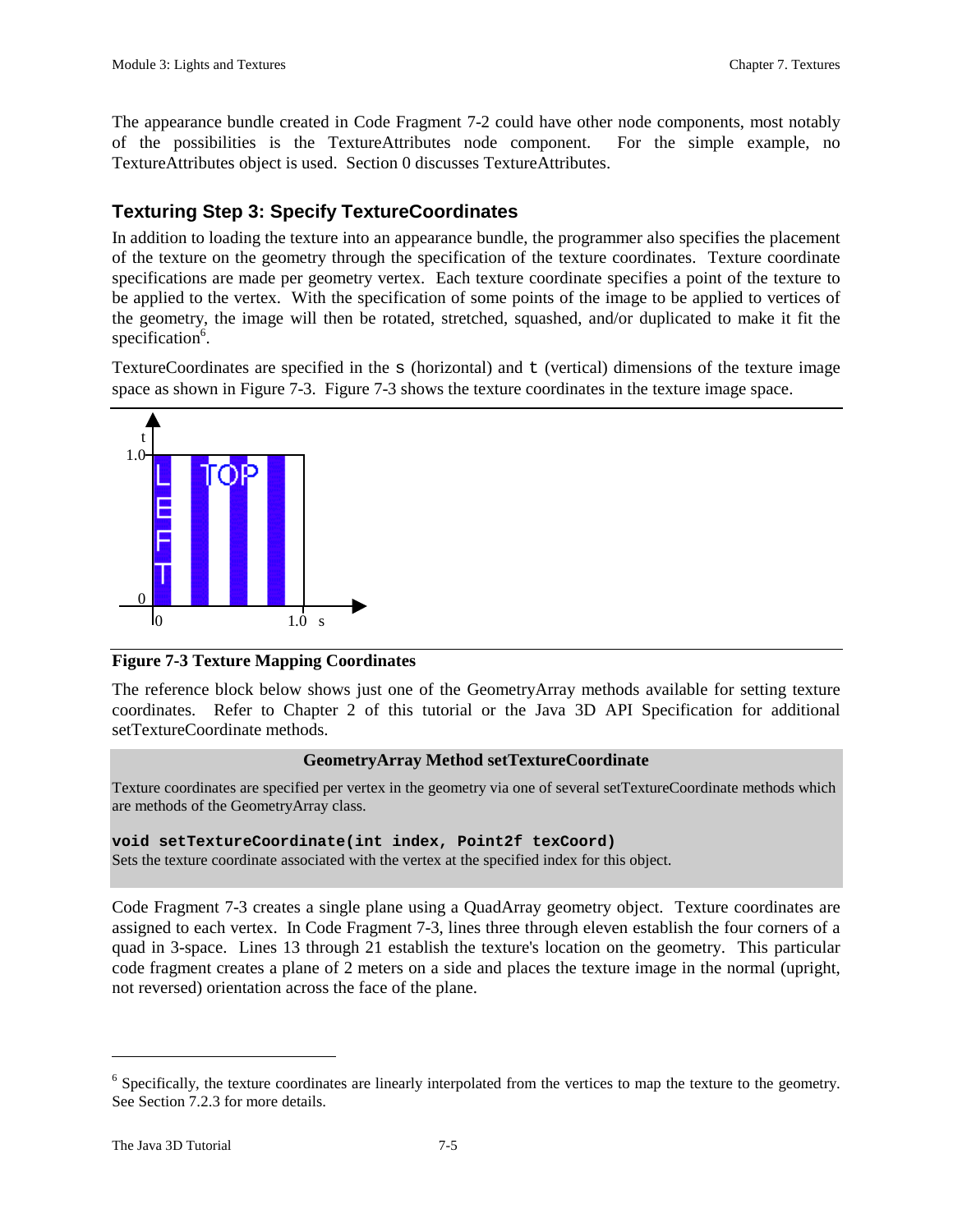```
1. QuadArray plane = new QuadArray(4, GeometryArray.COORDINATES
2. | GeometryArray.TEXTURE_COORDINATE_2);
3. Point3f p = new Point3f();
4. p.set(-1.0f, 1.0f, 0.0f);
5. plane.setCoordinate(0, p);
6. p.set(-1.0f, -1.0f, 0.0f);
7. plane.setCoordinate(1, p);
8. p.set( 1.0f, -1.0f, 0.0f);
9. plane.setCoordinate(2, p);
10. p.set( 1.0f, 1.0f, 0.0f);
11. plane.setCoordinate(3, p);
12.
13. Point2f q = new Point2f();
14. q.set(0.0f, 1.0f);
15. plane.setTextureCoordinate(0, q);
16. q.set(0.0f, 0.0f);
17. plane.setTextureCoordinate(1, q);
18. q.set(1.0f, 0.0f);
19. plane.setTextureCoordinate(2, q);
20. q.set(1.0f, 1.0f);
21. plane.setTextureCoordinate(3, q);
```
#### **Code Fragment 7-3 Applying Texture Coordinates to a Quad.**

Figure 7-4 shows the relationship between the vertex coordinates and the texture coordinates for the example quad created in Code Fragment 7-3. The left image of Figure 7-5 shows the application of the stripe.gif texture to the example geometry.



#### **Figure 7-4 The Orientation of Texture Coordinates in Texture Image Space.**

Having now completed the three texturing steps, the textured object can be added to a scene graph. The following section presents a series of example programs demonstrating some options in texturing.

## **7.2.2 Simple Texture Example Programs**

Following the recipe of Figure 7-2, a simple texturing example program has been developed. A complete example is found in SimpleTextureApp.java of the examples/texture directory in the examples jar available with this tutorial. Figure 7-5 shows the scene rendered by SimpleTextureApp on the left. This program appears as little more than an image display program.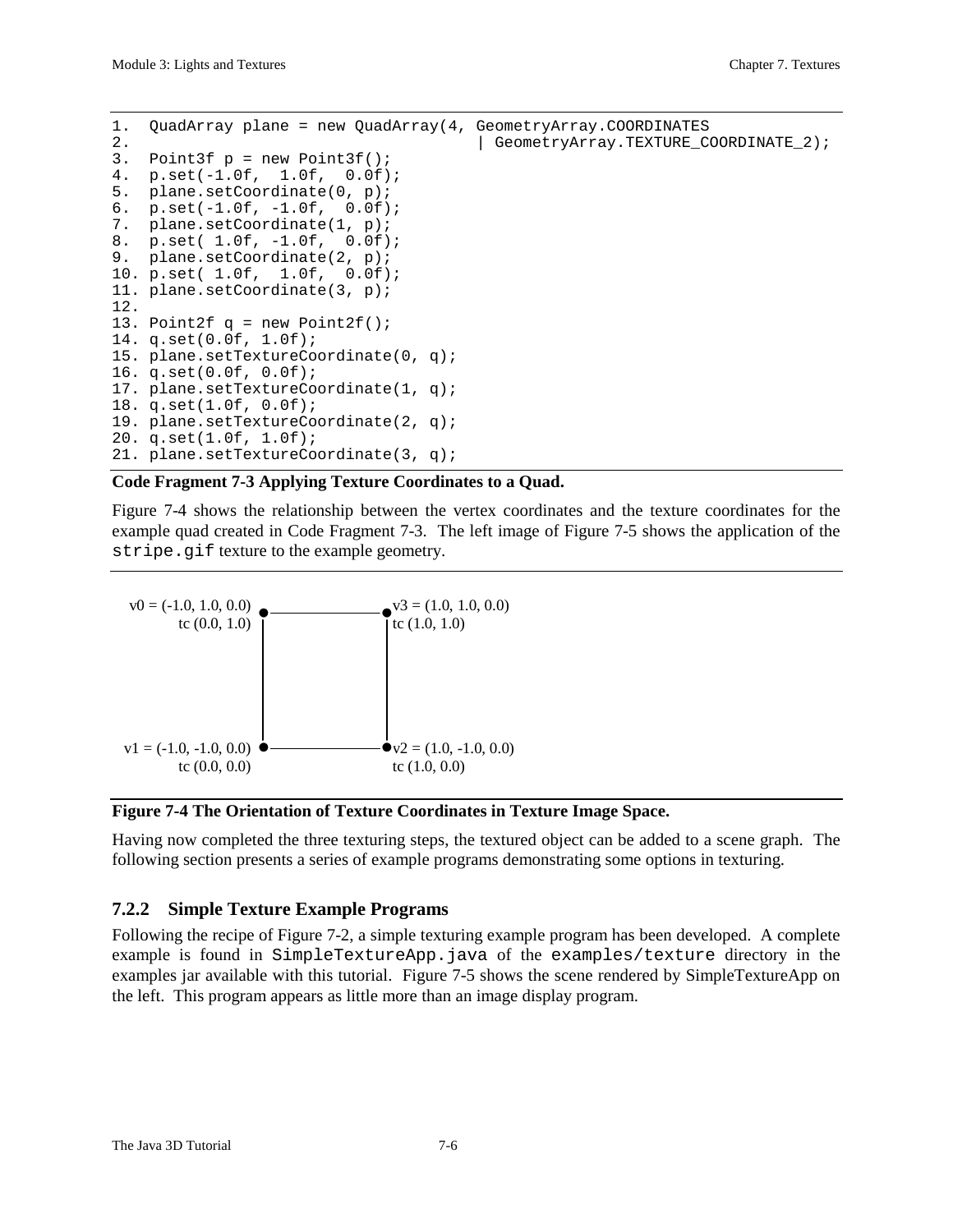

## **Figure 7-5 Scenes Rendered by the SimpleTextureApp (left) and SimpleTextureSpinApp (right) programs.**

Using a RotationInterpolator object<sup>7</sup> another example program, SimpleTextureSpinApp, was created. In this program the same textured plane spins to demonstrate the 3D nature of the program. Figure 7-5 shows a rendering from this program on the right. One thing to notice when viewing the program, the back side of the plane is blank.

## **The NewTextureLoader Class**

Java 3D programs using textures can have a large number of lines just for loading textures and creating the appearance bundles. Some programming and, more importantly, runtime memory can be conserved by sharing appearance bundles when appropriate. However, this does not reduce the amount of programming a great deal. Further reductions in programming can be achieved by creating a class to create the texture appearance bundles. The challenge in creating such a class lies in the image observer requirement for the TextureLoader object.

The Canvas3D object or an Applet can server as the image observer, but having a reference to some component everywhere in the program can be bothersome. To address this inconvenience, I have extended the TextureLoader class eliminating the need for an image observer component. Instead a single method is used to specify an image observer for all future uses of the texture loader.

The constructors for NewTextureLoader are the same as those for TextureLoader except none require a image observer component. The methods for NewTextureLoader are those of TextureLoader with the additional method for setting an image observer. See Section 7.8 for API information for both classes.

Another example program, TexturedPlaneApp, loads three textures and displays them on planes as shown in Figure 7-6. The significance of this program is that the textures are loaded using the TexturedPlane class defined external to the rest of the program which is more easily done with the NewTextureLoader class. This TexturedPlane class is not flexible enough to be used in very many applications, but serves as a demonstration for similar classes.

 $\overline{a}$ 

<sup>&</sup>lt;sup>7</sup> The interpolator code used is similar to that of the HelloJava3Dd example from Chapter 1. Interpolators are explained in Chapter 5 of the tutorial.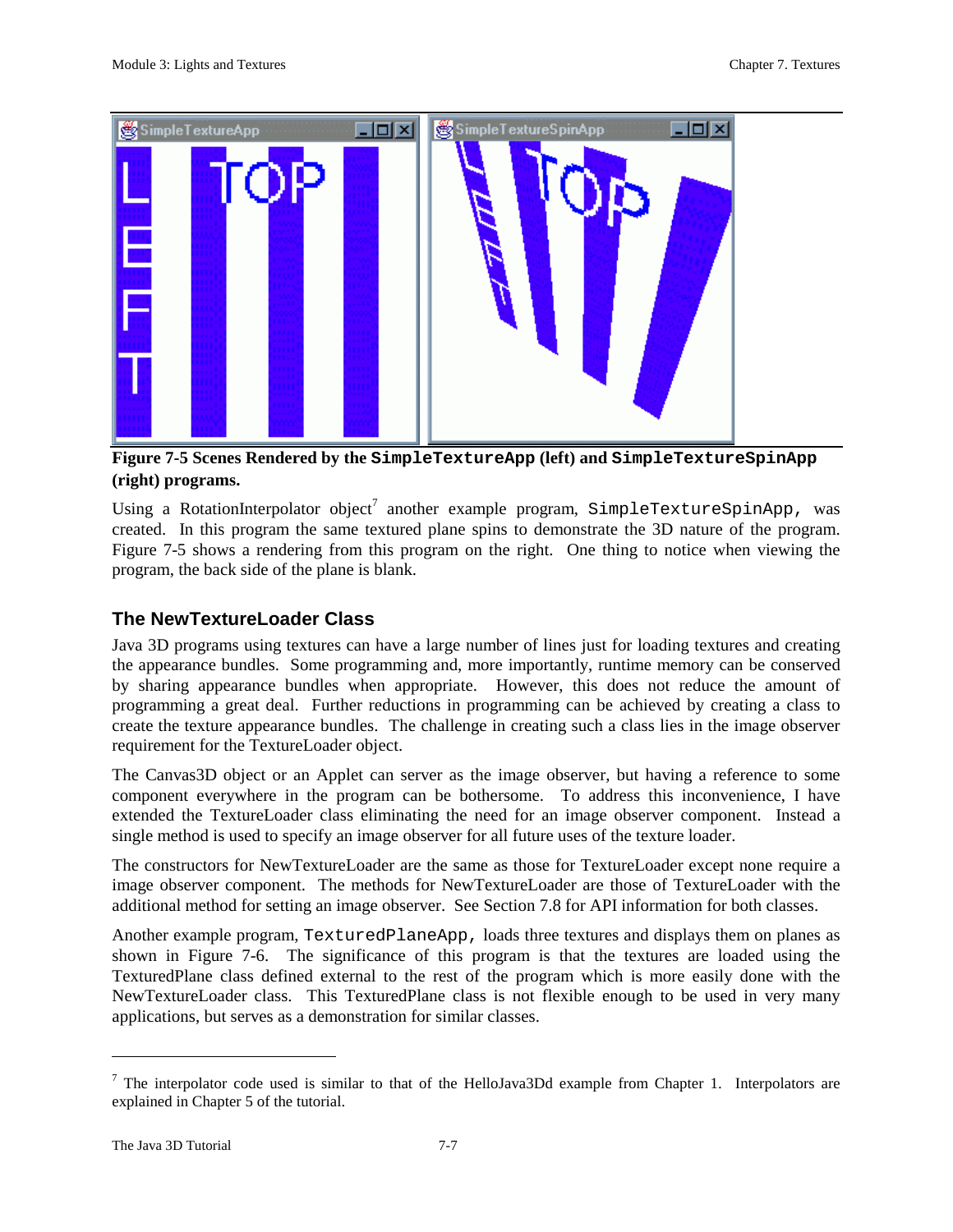

**Figure 7-6 Three Textured Planes as Rendered By TexturedPlaneApp.java**

Code Fragment 7-4 is an excerpt from TexturedPlaneApp and is nearly all the code required to create the three textured planes of that application. The image observer object is provided to the NewTextureLoader object of the TexturedPlane.

```
1. scene.addChild(tg0);
2. tg0.addChild(tg1);
3. tg1.addChild(new TexturedPlane("stripe.gif"));
\frac{4}{5}.
       tg0.addChild(tg2);
6. tg2.addChild(new TexturedPlane("brick.gif"));
\begin{array}{c} 7 \cdot \\ 8 \cdot \end{array}8. tg0.addChild(tg3);<br>9. ta3.addChild(new T9. tg3.addChild(new TexturedPlane("earth.jpg"));
```
**Code Fragment 7-4 Adding Three New TexturedPlane Objects to the Scene Graph.**

## **7.2.3 More about Texture Coordinates**

As mentioned in "Texturing Step 3: Specify TextureCoordinates" (page 7-5), the texture image is made to fit the geometry based on the specification of the texture coordinates. The actual process is to map the *texels* of the texture to the pixels of the geometry as it is rendered. Each pixel of a texture is called a texel, or a 'texture element'. This is the process of texture mapping.

Texture mapping begins with the specification of texture coordinates for the vertices of the geometry. As each pixel of textured triangle is rendered, the texture coordinates for the pixel is calculated from the vertices of the triangle. Trilinear interpolation of the vertices' texture coordinates determine the texture coordinates for the pixel and therefore, the *texel* of the texture image used in the final color of the pixel.

Figure 7-7 illustrates the process of trilinear interpolation for an example pixel. Rendering is done in *scanline* order. The pixel, P, to texture map is roughly in the center of the current scanline in the triangle on the left of the illustration. Texture coordinates have been assigned to each of the vertices of the triangle. They are labeled TC1, TC2, and TC3. These texture coordinates are the starting point for the trilinear interpolation (each of the linear interpolations are shown as two-headed arrows in the figure). The first two linear interpolations determine the texture coordinates along the sides of the triangle at the scanline (labeled points A and B in the figure). The third interpolation is done between these two points.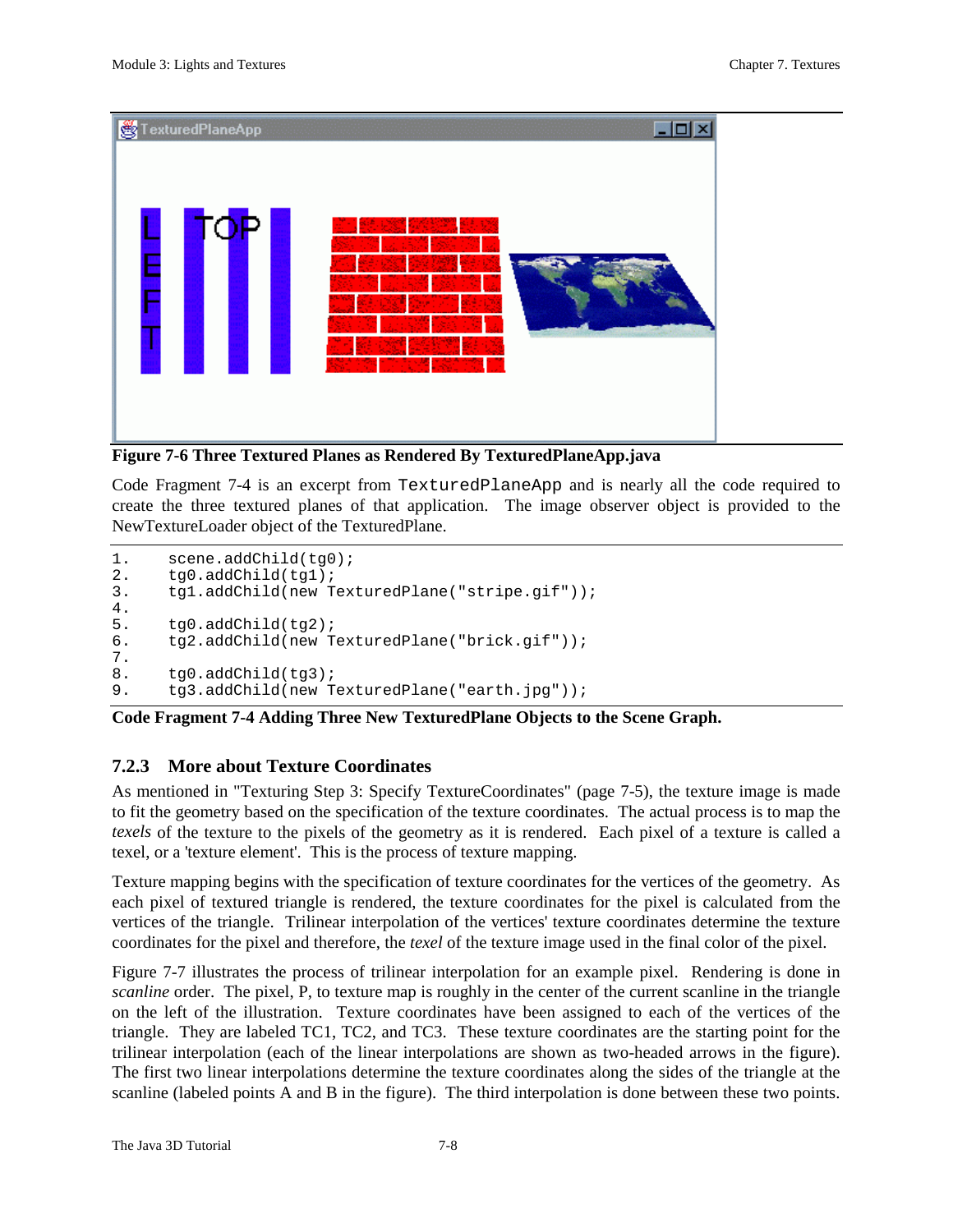The resulting texture coordinates for P are (0.75, 0.6). On the right of the figure is the texture. Using the calculated texture coordinates for P the texel is selected.



**Figure 7-7 Picture of Texture Mapping**

Texel selection is not fully explained in the above example. The Specification of Filtering section (page 7-12) gives more details on texel selection. Another detail not yet explained is the interaction between the texel color, other sources of color, and the final pixel color. The default mode is 'replace' in which the texel color is used as the color of the pixel, but there are other modes as explained in Section 0. Before moving on to other topics, further discussion of texture coordinates and mapping is in order.

To this point in the chapter all of the textures have been used in their ordinary orientation. Figure 7-8 shows planes with a few of the texture orientations possible just by setting the texture coordinates of the vertices. The TextureCoordApp example program produces this image.



**Figure 7-8 Some of the Possible Orientations for a Texture on a Plane.**

You should note that in the TextureCoordinatesApp example program the stripe.gif texture is loaded only once. Only one texture appearance bundle is created which is shared by all four textured planes. This is possible because there is nothing in the texture bundle that is unique for any of the planes. Loading the texture only once saves time and memory.

Of course, mistakes can be made in specifying the texture coordinates. When this happens, the Java 3D rendering system does what is asked of it. When the texture coordinates are not specified for regularly spaced mapping, then the triangulation of the geometry becomes obvious as the 'seams' of the texture will occur along the edges of triangles.

Figure 7-9 shows the image rendered for textured planes where the texture coordinates are not specified to make a uniform presentation of the texture. In the program that generates this image, TextureRequestApp, there is only one texture bundle shared by the three visual objects. The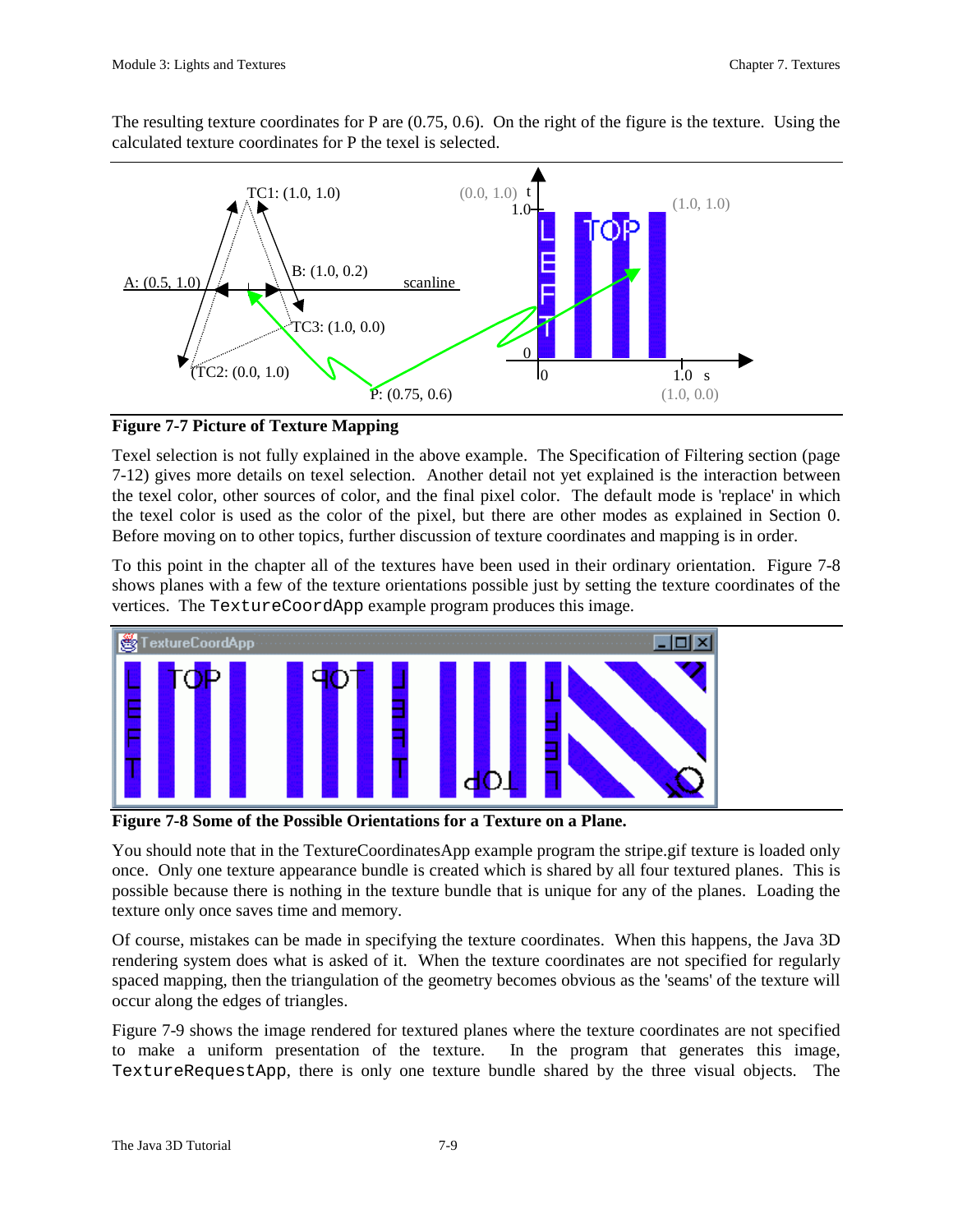variations in the appearance of the planes is due only to the specification of the texture coordinates. This is a rendering of the phrase "In texturing, you get what you ask for."



**Figure 7-9 In Texturing, You Get What You Ask For.**

This program shows some of the possible renderings for a plane using the same texture. The texture assignments made in this program are examples of possible mistakes while all are legitimate applications. The left-most image is an application of only a single row of texels – the same texture coordinates are assigned to pairs of vertices. The right-most image is the application of a single texel – all four texture coordinates are the same. The middle two images demonstrate the assignment of texture coordinates in non-uniform ways. The change of the texture along the diagonal is due to the triangulation of the polygon.

Code Fragment 7-5 shows the texture coordinate assignments made in TextureRequestApp. These assignments used with the stripe.gif texture result in the images of Figure 7-9.

```
1. // texture coordinate assignments fof the first plane
2. texturedQuad.setTextureCoordinate(0, new Point2f( 1.0f, 0.0f));
3. texturedQuad.setTextureCoordinate(1, new Point2f( 1.0f, 0.0f));
4. texturedQuad.setTextureCoordinate(2, new Point2f( 0.0f, 0.0f));
5. texturedQuad.setTextureCoordinate(3, new Point2f( 0.0f, 0.0f));
6. // texture coordinate assignments for the second plane
7. texturedQuad.setTextureCoordinate(0, new Point2f( 0.0f, 1.0f));
8. texturedQuad.setTextureCoordinate(1, new Point2f( 1.0f, 0.5f));
9. texturedQuad.setTextureCoordinate(2, new Point2f( 0.5f, 0.5f));
10. texturedQuad.setTextureCoordinate(3, new Point2f( 0.0f, 1.0f));
11. // texture coordinate assignments for the third plane
12. texturedQuad.setTextureCoordinate(0, new Point2f( 1.0f, 0.0f));
13. texturedQuad.setTextureCoordinate(1, new Point2f( 1.0f, 1.0f));
14. texturedQuad.setTextureCoordinate(2, new Point2f( 0.0f, 0.0f));
15. texturedQuad.setTextureCoordinate(3, new Point2f( 1.0f, 1.0f));
16. // texture coordinate assignments for the forth plane
17. texturedQuad.setTextureCoordinate(0, new Point2f( 0.0f, 0.0f));
18. texturedQuad.setTextureCoordinate(1, new Point2f( 0.0f, 0.0f));
19. texturedQuad.setTextureCoordinate(2, new Point2f( 0.0f, 0.0f));
20. texturedQuad.setTextureCoordinate(3, new Point2f( 0.0f, 0.0f));
```
**Code Fragment 7-5 Texture Coordinate Assignments for Planes in TextureRequestApp.**

The complete source for the TextureRequestApp and TextureCoordApp example programs is available in the examples jar available with the tutorial.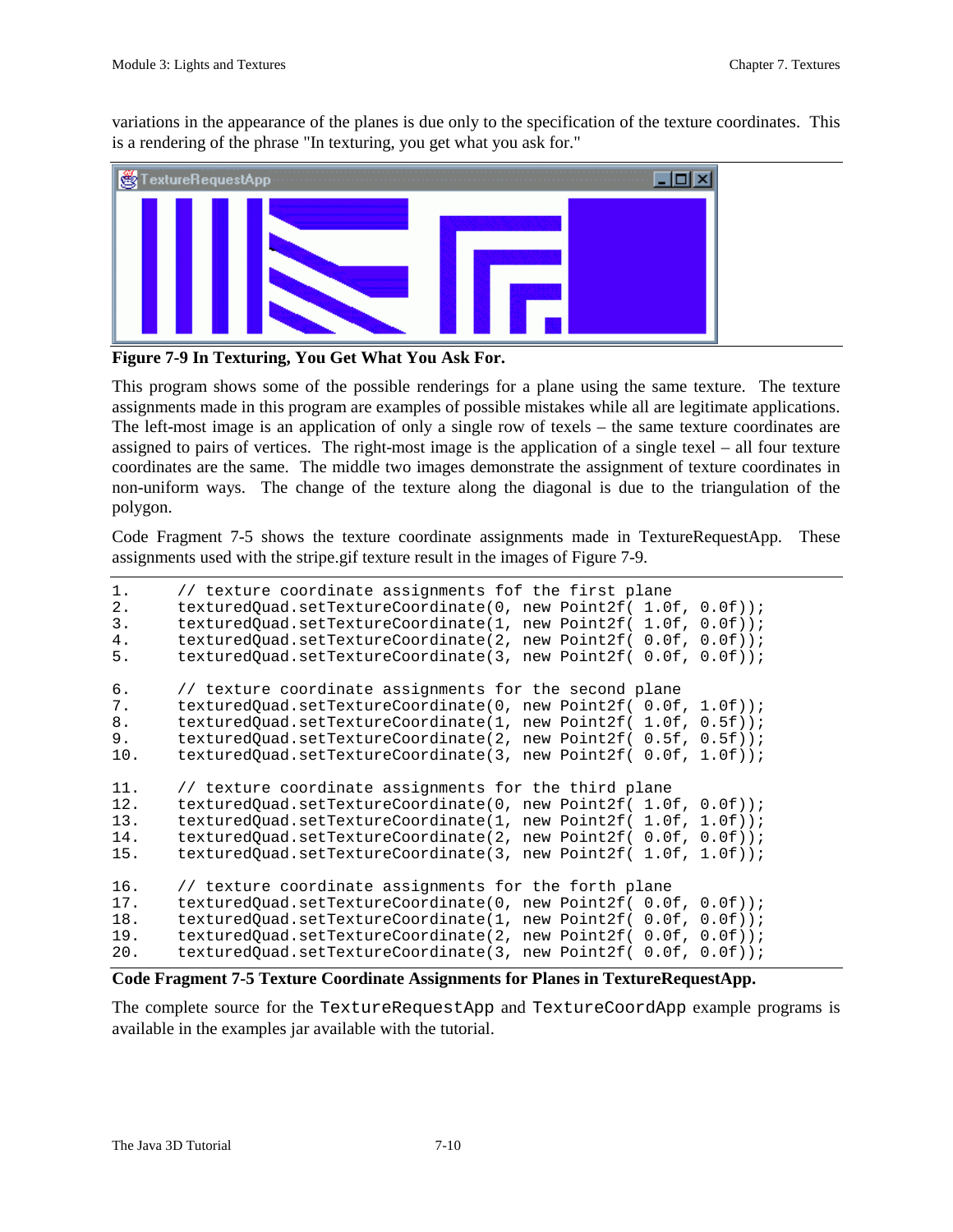## **7.2.4 A Preview of Some Texturing Choices**

There is much more to texturing than just specifying the texture coordinates for the vertices of the geometry. To this point, the discussion of texturing has not included any of the options available in texture applications. For example, the Texture2D object can be configured for different boundary modes and mapping filters. Section 7.2.5 presents these options. But there is even more than this.

Additional configuration of a texture is done through a TextureAttributes node component. Figure 7-10 shows a visual object with an appearance bundle with both Texture and TextureAttributes components. Section 7.4 presents the details of the TextureAttributes components.



**Figure 7-10 An Appearance Bundle with Texture and TextureAttributes Components.**

Other options in texturing are beyond the settings in Texture and TextureAttributes. For example, a texture can be three dimensional. Section 7.7 presents the API for the Texture3D class, which, like Texture2D, is an extension of the Texture class. Section 7.6 presents Multiple level textures, commonly called MIPmaps, and their applications. Section 7.5 presents a utility for automatic texture coordinate generation.

Since many of these options are intertwined in the API, the API details appear at the end of the chapter after all of the various options have been discussed.

## **7.2.5 Texture Options**

Texture2D, the class used in the previous examples, is an extension of Texture. Some of the basic choices for texturing are implemented in the Texture class. Since Texture is an abstract class, your settings will be made through either a Texture2D or Texture3D object. The settings are Boundary Mode, Filters, and Texture Format.

## **Boundary Mode: Wrap or Clamp**

In all of the previous programs, the textures have been mapped in such a way that one copy of the image has been used to cover the plane. The issue of what to do when a texture coordinate is beyond the 0 to 1 range of the texture space was not addressed.

The boundary mode setting determines what mapping takes place when the texture coordinates go beyond the 0 to 1 range of the image space. The choices are to wrap the image, or to clamp it. Wrapping, which means to repeat the image as needed, is the default. Clamping the image uses the color from the edge of the image anywhere outside of the 0 to 1 range. These settings are made independently in the s and t dimensions.

In the BoundaryModeApp example program the texture is mapped onto approximately the middle ninth of each of the planes. Figure 7-11 shows the scene as rendered by this program. The variations in the images are due only to the setting of the boundary modes for the planes. From left to right the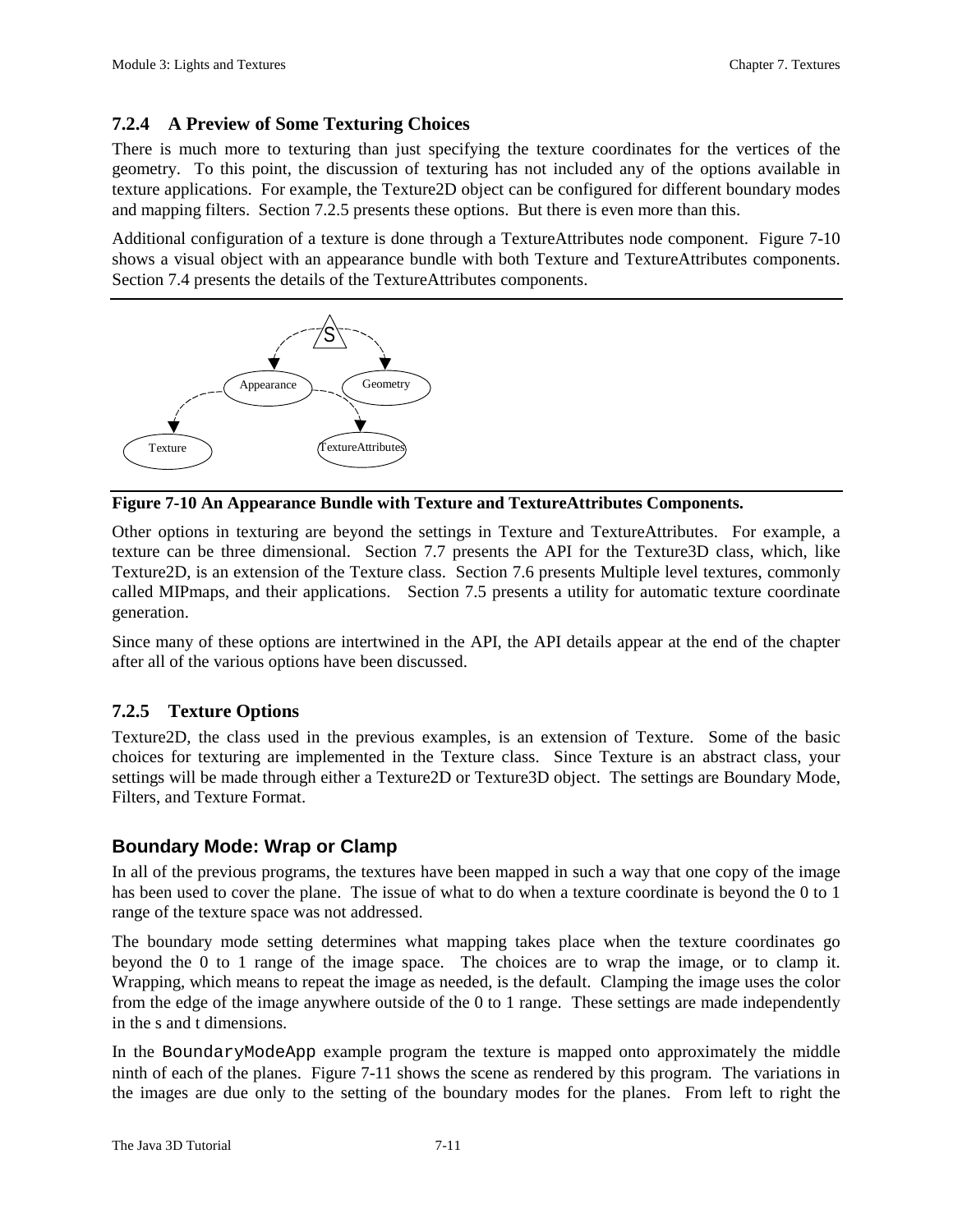settings are (s then t) WRAP and WRAP, CLAMP and WRAP, WRAP and CLAMP, and CLAMP and CLAMP. Consult the source code of this example for specific details of this program. Section 7.7.2 presents the API for this topic in more detail.



**Figure 7-11 Comparing the Combinations of Boundary Mode Settings for a Textured Plane.**

Note that unlike the previous applications which share the same texture object among four visual objects, the texture is loaded four times in this application. This is necessary since each of the texture objects has different combinations of Boundary Mode settings.

## **Specification of Filtering**

In the computation of texture coordinates for each pixel, rarely does a pixel map directly to just one texel. Usually a pixel is either the size of multiple texels or smaller than one texel. In the former case a magnification filter is used to map the multiple texels to one pixel. In the later case a minification filter is used to map the texel or texels to the pixel. There are choices for how to handle each of these cases.

The magnification filter specifies what to do when a pixel is smaller than a texel. In this case the texture will be magnified as it is applied to the geometry. Each texel will appear as several pixels and it is possible for the resulting image to exhibit "texelization" where the individual texels would be seen in the rendering. The choices for magnification filter are to do point sampling, which is to select the nearest texel and use its color, or to interpolate among neighboring texels. The point sampling, or nearest neighbor sampling, filter usually has the least computational cost; while the linear interpolation sampling typically costs more (in computation and therefore rendering time) but reduces the appearance of any texelization<sup>8</sup>.

The minification filter specifies what to do when a pixel is larger than a texel. In this case the texels must be "minified" (opposite of magnified) to fit the pixel. The problem lies in that a pixel can only have one color value and yet several texels could supply the color. The choices for the minification filter are to do point sampling, which is to select the nearest texel and use its color, or to interpolate among neighboring texels.

It is not always clear which filter will be used. Consider a texture stretched in one direction but squashed in another. Depending on which dimension is considered, a different filter would be picked. There is nothing the programmer can do to determine which will be used. However, the runtime system usually picks the filter that results in the better image.

The selection of a filter has other implications with respect to the use of the boundary color (next section). Also, the minification filter choices are more complex when a multiple level texture is used. Multi level texturing is discussed in Section 7.6. Section 7.7.1 gives the API details for filter settings.

l

<sup>&</sup>lt;sup>8</sup> Performance differences will vary significantly among different platforms.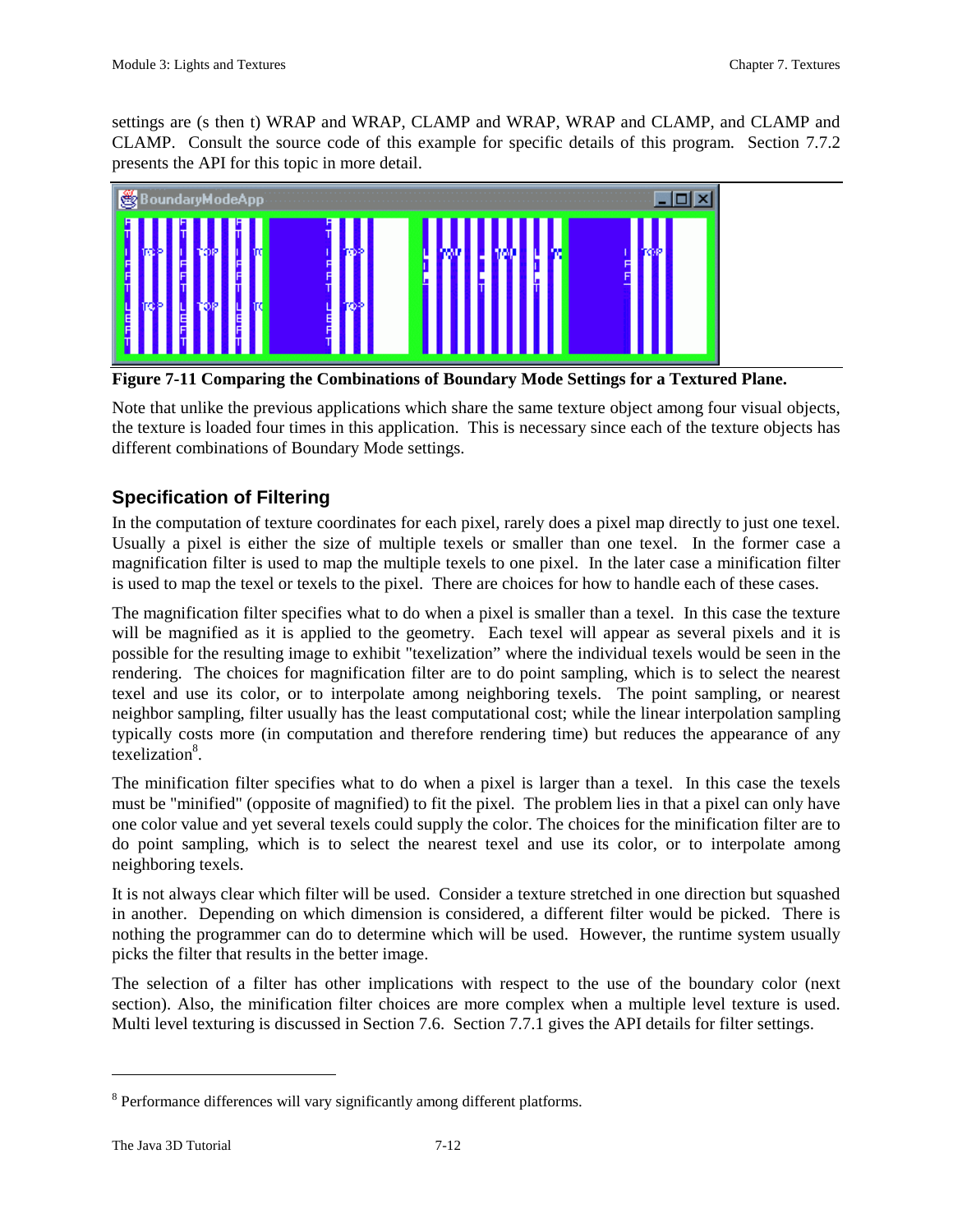## **Boundary Color**

The boundary mode behavior is further configurable by a boundary color. When the boundary mode is CLAMP and boundary color is specified, the boundary color is used when texture coordinates are outside of the 0 to 1 range. Only one boundary color can be specified so that one color is used in each dimension for which the boundary mode is set to clamp. The example program BoundaryColorApp demonstrates this feature.

In Figure 7-12 boundary colors are set for all four planes. The left most plane does not use its boundary color as the boundary modes are both WRAP. For the next plane the black boundary color is used in the vertical dimension only due to the boundary modes. You can see the blend between the blue and black on the left; on the right side of the image the black boundary color blends with the white edge of the texture. The boundary colors for the remaining two planes are green and red. Both boundary modes are CLAMP for the rightmost plane in the image.



**Figure 7-12 Image Produced by BoundaryColorApp.**

Note that the Boundary Color is not used if the filter is BASE\_LEVEL\_POINT. For the Boundary Color to be used, the filter needs to be at least BASE\_LEVEL\_LINEAR. The corollary is that anytime the filter is not BASE\_LEVEL\_POINT the BoundaryColor will be used.

Also note that the same texture is loaded four times in this application. One texture object can not be shared among the four planes in this application since each texture object is configured with a different combination of Boundary Mode settings.

## **Texture Format**

The last setting of the Texture class is that of the texture format. The texture format is both a statement of how many values there are per texel and how those values effect pixels. For example, a texture format setting of INTENSITY states that the single texel value will be used for red, green, blue, and alpha values of the pixel. A texture format setting of RGB states that the three texel values will be used for red, green, and blue values of the pixel while the alpha value of the pixel remains the same.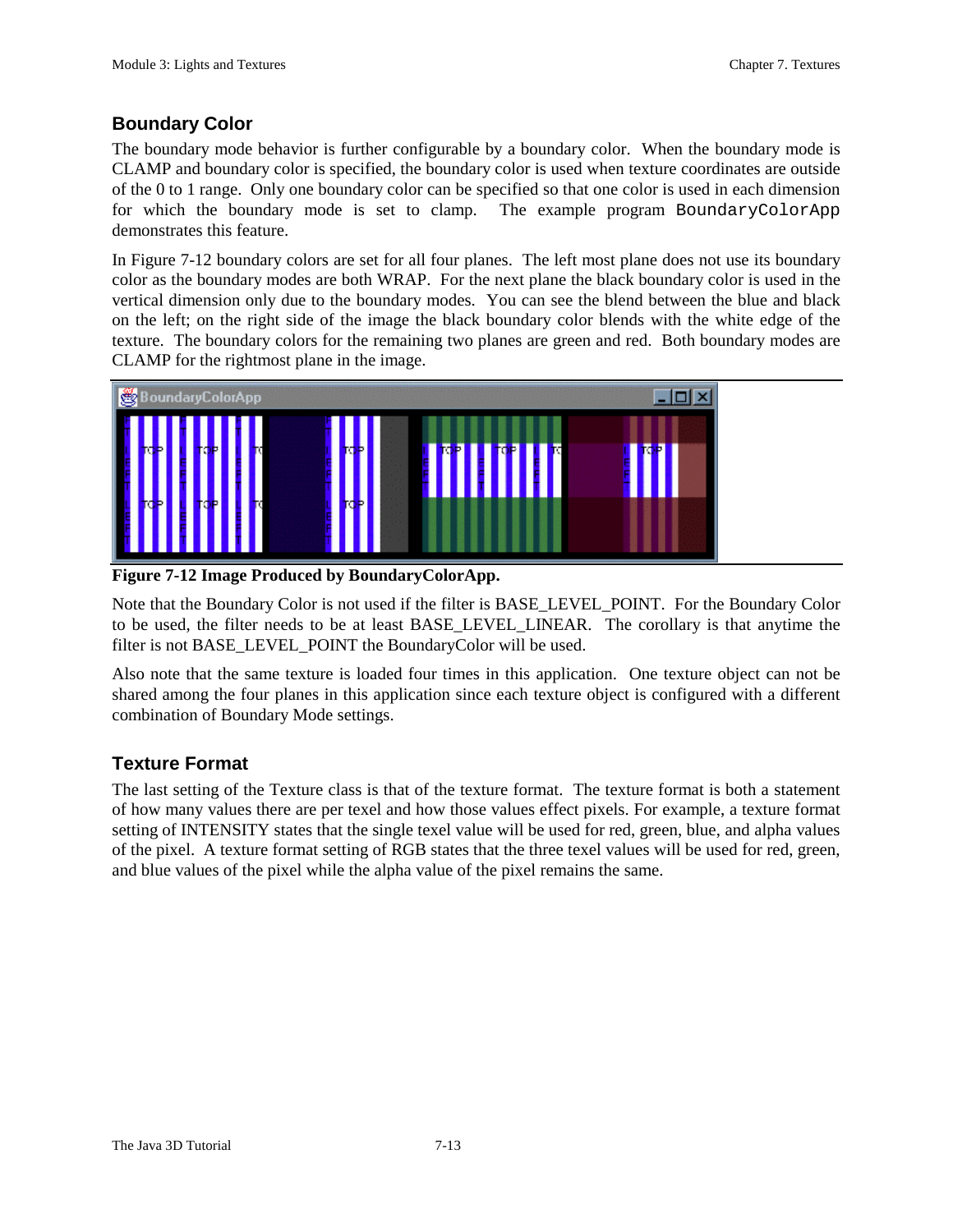| <b>Texture Format</b> | values per texel            | modify pixel color | modify pixel alpha   |
|-----------------------|-----------------------------|--------------------|----------------------|
| <b>INTENSITY</b>      |                             | yes, $R = G = B$   | yes, $R = G = B = A$ |
| LUMINANCE             | 1 (color only)              | yes, $R = G = B$   | no                   |
| <b>ALPHA</b>          | 1 (alpha only)              | no                 | yes                  |
| LUMINANCE ALPHA       | $\mathcal{D}_{\mathcal{A}}$ | yes, $R = G = B$   | yes                  |
| <b>RGB</b>            | 3                           | yes                | no.                  |
| <b>RGBA</b>           |                             | yes                | yes                  |

#### **Table 7-1 How Texture Format Affect Pixels**

The texture mode, or how the texel values are used to change the pixel value, is a setting of the texture attribute object.

## **7.2.6 Texture3D**

As the name implies, a Texture3D object holds a three dimensional texture image. You might think of it as being a volume of color. The Texture3D class is an extension of Texture, so all of the features of the Texture class as explained in the previous section (Section 7.2.5) applies to Texture3D. The only feature that Texture3D has that Texture2D does not is a specification for the boundary mode in the third dimension, or r dimension.

## 7.3 Some Texturing Applications

Believe it or not, there are many more texturing features to be discussed. However, you can use the features already discussed in many applications. This section takes a break from discussing the details of texturing to demonstrate two applications of texturing. One application is to apply a texture to a geometric primitive (see Chapter 2). Another is to texture the lines of non-filled polygons. A third application uses the texture created by a Text2D (see Chapter 3) object to another visual object.

## **7.3.1 Texturing Geometric Primitives**

One way to simplify the process of presenting a texture is to use a geometric primitive. A flag can be used to have texture coordinates automatically assigned when creating geometric primitives. Code Fragment 7-6 shows the use of a constructor for a Sphere primitive with the coordinate generation.

1. objRoot.addChild(new Sphere(1.0f, Primitive.GENERATE\_TEXTURE\_COORDS, appear));

## **Code Fragment 7-6 Creating a Sphere Primitive with Pre-Assigned Texture Coordinates.**

The line of Code Fragment 7-6 is used in the PrimitiveTextureApp example program. The complete source for this application is available in the examples/texture subdirectory of the example program jar distributed with this tutorial. This program textures the sphere with the earth. jpg image, also in the examples jar, resulting in the image of Figure 7-13.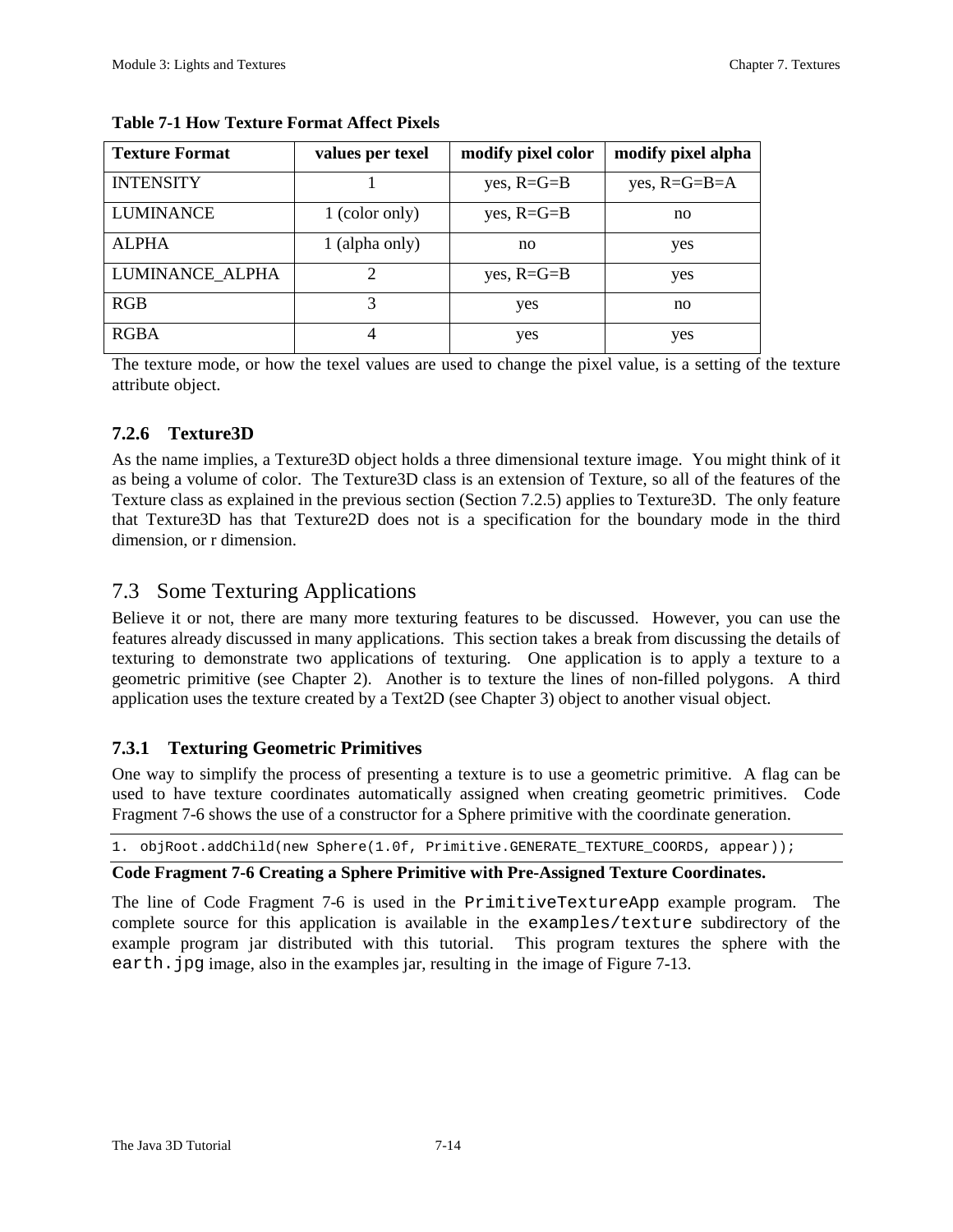

**Figure 7-13 Texturing the Sphere Geometric Primitive.**

## **7.3.2 Texturing Lines**

Polygons are not the only graphic elements that can be textured; lines can be textured too. The TexturedLinesApp demonstrates using a 1-D texture to texture lines of a visual object. In this application, the twisted strip visual object created in Chapter 2 is used. The only 'trick' to texturing the lines is to create the appropriate appearance bundle to display the lines of the geometry and not filled polygons. Code Fragment 7-7 shows the lines of code to add the PolygonAttributes component to an appearance bundle to display lines.

```
1. PolygonAttributes polyAttrib = new PolygonAttributes();
2. polyAttrib.setCullFace(PolygonAttributes.CULL_NONE);
3. polyAttrib.setPolygonMode(PolygonAttributes.POLYGON_LINE);
```

```
4. twistAppear.setPolygonAttributes(polyAttrib);
```
## **Code Fragment 7-7 Creating an Appearance Bundle to Display the Lines of a Geometry Array.**

A one dimensional texture is really a Texture2D object with one dimension (usually t) having size 1. For the example program, the texture is 16 texels by 1 texel. Two dimensional texture coordinates are assigned to the visual object. The t-value of every texture coordinate is set to 0.0f. However, any t-value could be used and the result would be the same. Figure 7-14 shows the twisted strip<sup>9</sup> geometry displayed as textured lines. The complete source code and texture for TexturedLinesApp appears in the examples/texture subdirectory of the examples jar distributed with the tutorial.

l

 $9^9$  The twisted strip geometry used in this example first appears in Chapter 2 of the tutorial.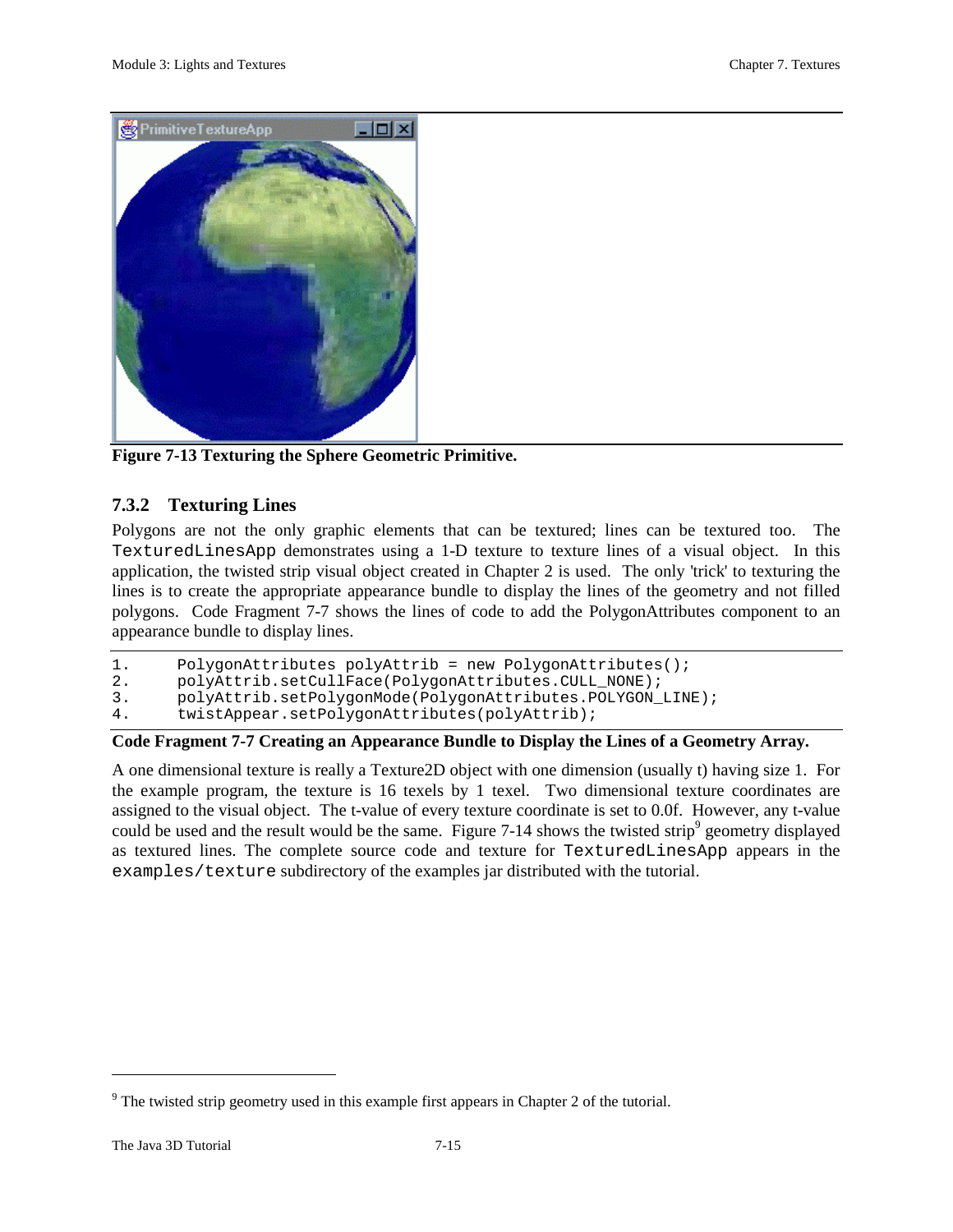

**Figure 7-14 Textured Lines in Java 3D.**

## **7.3.3 Using Text2D Textures**

Text2D objects create textures of specified text and apply the texture to a polygon. This texture can be easily accessed from the Text2D and applied to another visual object. Figure 7-15 shows the image produced by Text2DTextureApp, a program in the examples jar, which applies the texture created by the Text2D object shown in the background to geometry of another visual object as seen in the foreground.



**Figure 7-15 The Texture of a Text2D Object Applied to Another Visual Object.**

## 7.4 Texture Attributes

Section 7.2 presented some of the options available in texturing. The TextureAttributes node component allows further customization of the texturing. Texture attribute settings include the texture mode, blend color, perspective correction mode, and a texture map transform. The default values for these settings are REPLACE, black, FASTEST, and NONE, respectively. In addition, the setEnable method allows enabling and disabling of texture mapping. Each of the settings are explained in this section.

One benefit of having texturing features controlled by a different node component is the ability to share a texture among visual objects but still be able to customize it for each visual object. Figure 7-10 shows two visual objects sharing a single texture object. Each of the visual objects customize the texture with the TextureAttributes component in its appearance bundle.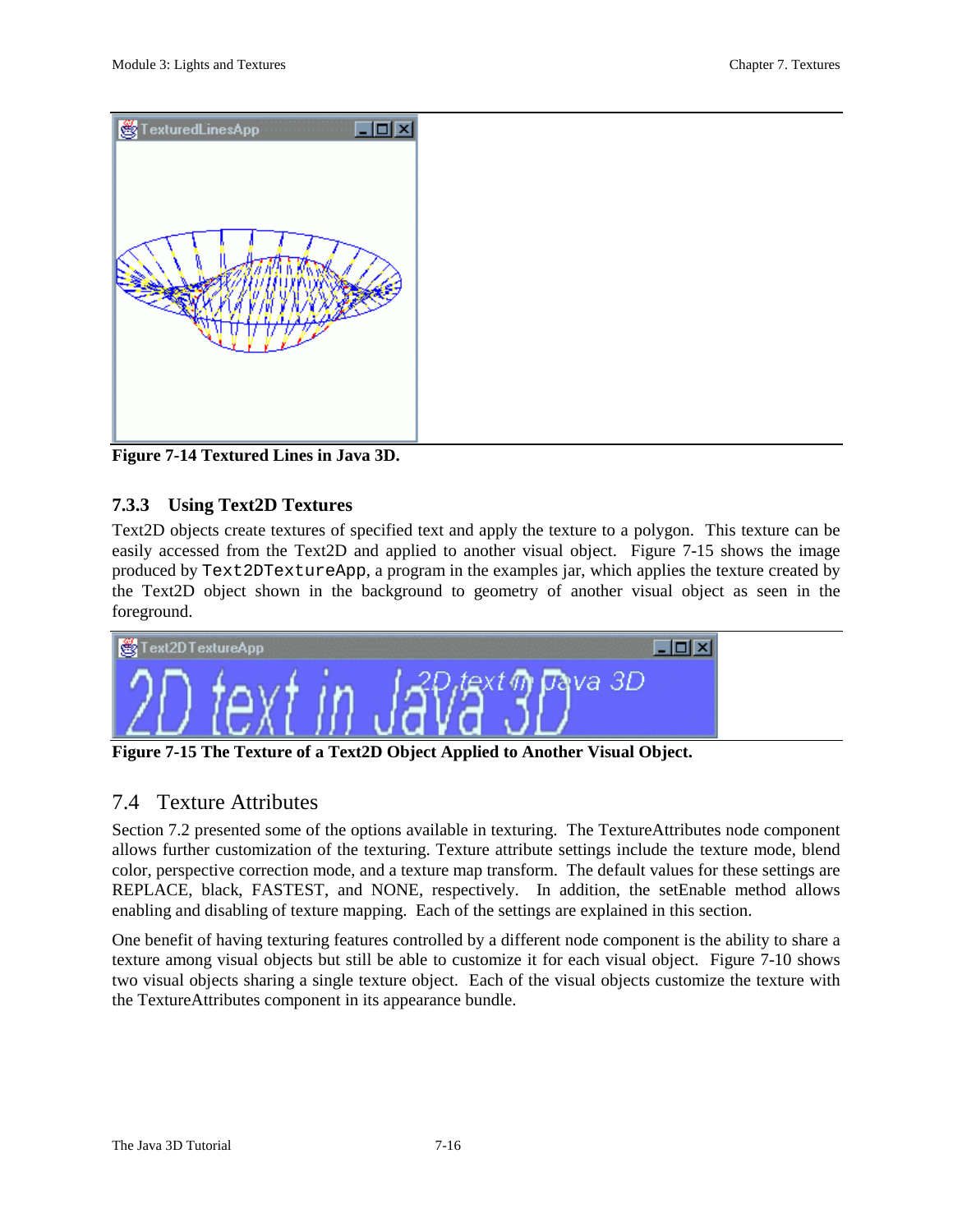

**Figure 7-16 Two Visual Objects Sharing a Texture Customized by TextureAttributes Components.**

TextureAttributes objects are added to the scene graph as members of an appearance bundle. The Appearance method is setTextureAttributes, as shown in the following reference block.

#### **Appearance setTextureAttributes method**

**void setTextureAttributes(TextureAttributes textureAttributes)** Sets the textureAttributes object in an appearance object.

## **7.4.1 Texture Mode**

To appreciate the role of the texture mode you must understand the sequence of operations involved in determining the color of a pixel. Very simply stated, a pixel's non-texture color is calculated first, then the texture is applied. The non-texture color is determined from geometry per-vertex color, ColoringAttributes, or by the combination of material properties and lighting conditions. Just as there are several ways to determine the non-texture color, there are several possible ways to combine the nontexture color and the texture color.

The texture mode setting is a major factor in determining how the texel value (color and/or alpha) affects the non-texture pixel color and alpha values. The actual texturing operation depends on the combination of the texture format (see Section 7.2.5) and the texture mode. Refer to the Java 3D API Specification (Appendix E) for more information.

The default texture mode is REPLACE, the other options are BLEND, DECAL, and MODULATE. Each of the modes is described in the following subsections. Also note Table 7-2 (page 7-18) which summarizes the texture modes.

## **Blend**

In BLEND mode, the texture color blends with the non-texture color. The texture color determines the amount of the non-texture color to use. The resulting transparency is the combination of the texture and material transparency. This particular texture mode has the added flexibility of optionally including a blend color. Section 7.4.2 for more information on blend color.

## **Decal**

In DECAL mode, the texture color is applied as a decal on top of the non-texture color. The transparency of the texture determines the amount of material color to use. The transparency of the pixel is left unchanged. This is completely analogous to applying a decal to a real world object. The texture format must be RGB or RGBA for DECAL texture mode.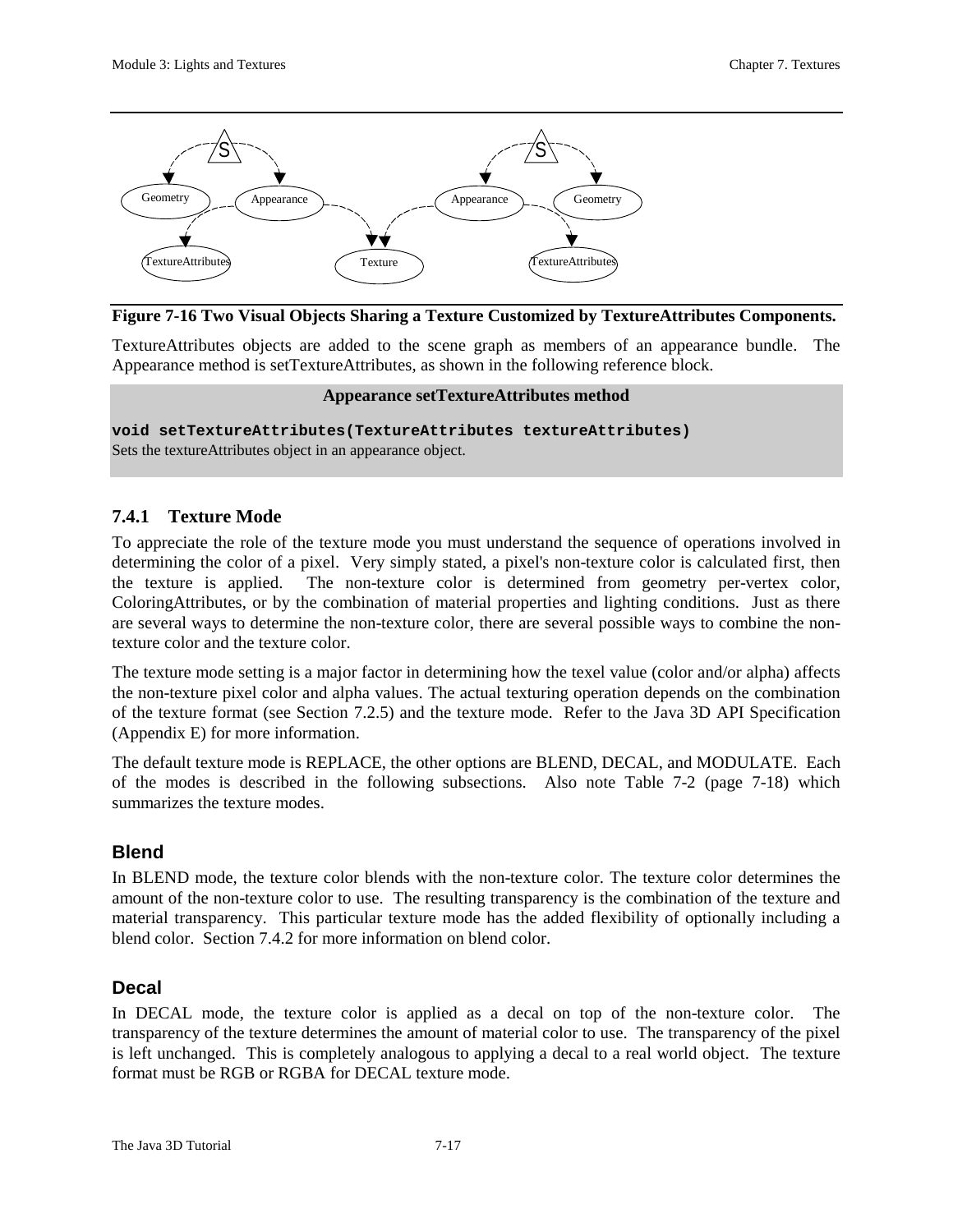## **Modulate**

In MODULATE mode the Texture color is combined with the non-texture color. The resulting transparency is the combination of the texture and material transparency. Since the resulting color depends on both the non-texture and the texture colors, this mode is useful in applying the same texture to a variety of visual objects without having them all look the same. This mode is often used in lit scenes.

## **Replace**

In REPLACE mode the texture provides the color and transparency for the pixel, ignoring all other colors except the specular color (if lighting is enabled). This is the default texture mode even when there is no TextureAttributes component in the appearance bundle.

## **Texture Modes Summary**

Table 7-2 gives summary information for each of the texture modes. This table is meant as a general guide to understanding the variety of texture modes available. The actual color calculations are based on a combination of texture mode and texture format<sup>10</sup>.

When lighting is enabled, the ambient, diffuse, and emissive color components are all affected by the texture operation; specular color is not. The specular color is calculated normally based on material and lighting conditions, then after the texture operation is applied to the other color components the (untextured) specular color is added to the other colors yielding the final pixel color.

| <b>Texture Mode</b> | <b>Pixel Color Derived From</b>                           | <b>Determined By</b> | <b>Application Hint</b>           |
|---------------------|-----------------------------------------------------------|----------------------|-----------------------------------|
| <b>BLEND</b>        | Texture color, non-texture, and optional<br>blend color   | texture color        | lit scenes with blending<br>color |
| <b>DECAL</b>        | Texture color and non-texture color                       | alpha of texture     | detailing a surface               |
| <b>MODULATE</b>     | Texture color and non-texture color                       | n/a                  | lit scenes                        |
| <b>REPLACE</b>      | (default)<br>only<br>color<br>texture<br>texture<br>mode) | n/a                  | non-lit scenes                    |

**Table 7-2 Summary of Texture Modes**

## **7.4.2 Texture Blend Color**

The blend color is used in texturing only when the texture mode is BLEND. The resulting pixel color is a combination of the texel color and the blend color. With the blend color the same texture can be applied in a variety of shades to different visual objects. The blend color is expressed as an RGBA value. The default blend color is (0,0,0,0) black with and alpha of 0.

## **7.4.3 Perspective Correction Mode**

Texture mapping takes place in the image space. For this reason the textured planes may appear incorrect when viewed from an edge. That is, they appear incorrect unless a perspective correction is

l

 $10$  The actual texture operation may vary by implementation of Java 3D.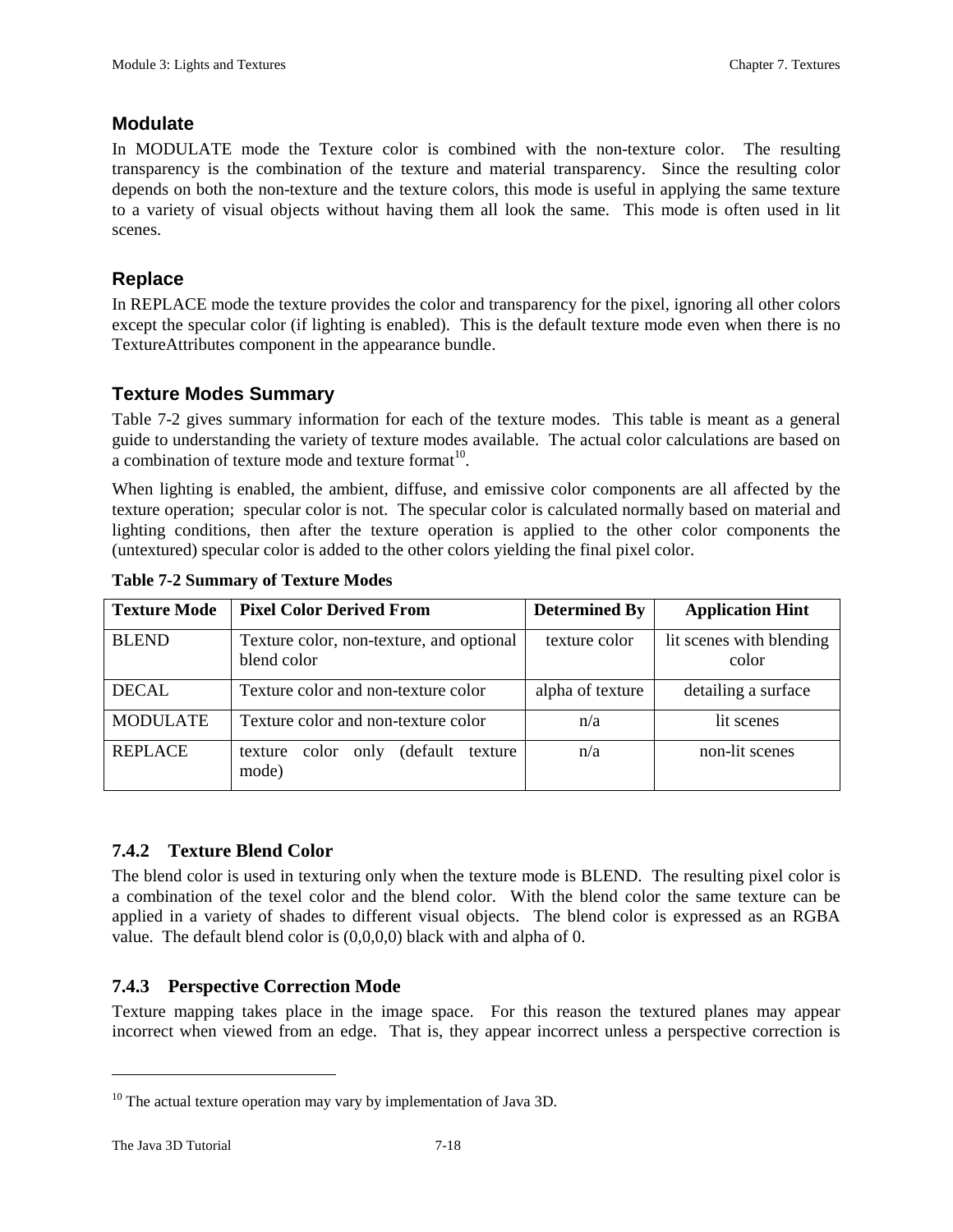made. In Java 3D the perspective correction is always made. The choice is how this perspective correction is made.

The two options are FASTEST and NICEST. Obviously, the choice is the classic speed versus image quality tradeoff. For this option, the default setting is NICEST.

## **7.4.4 Texture Map Transform**

Within the Texture Attributes component a Transform3D object can be specified to alter the texture mapping function. This texture map transform can be used to move a texture on a visual object at run time. The transform translates, rotates, and scales texture coordinates (s,t,r) before the texels are selected from the texture image.

A translation in the texture transform would slide the texture across the visual object. A rotation transformation could be used to reorient the texture on a visual object. A scale transformation can be used to repeat the texture across a visual object. Of course, since a transform object can contain a combination of these, the texture can be animated on a visual object by manipulating the texture transform.

## **7.4.5 TextureAttributes API**

The following reference blocks list the constructors, methods, and capabilities of the Texture Attributes node component.

#### **TextureAttributes Constructor Summary**

extends: NodeComponent

The TextureAttributes object defines attributes that apply to texture mapping. See the following reference block for a list of texture mode and perspective correction mode constants. Consult the text for more information.

#### **TextureAttributes()**

Constructs a TextureAttributes object with default settings: texture mode : REPLACE, transform : null, blend color : black (0,0,0,0), perspective correction: NICEST

#### **TextureAttributes(int textureMode, Transform3D transform,**

**Color4f textureBlendColor, int perspCorrectionMode)**

Construct a TextureAttributes with specified values.

#### **TextureAttributes Constants**

These constants are used in constructors and methods for setting the texture and perspective correction modes.

#### **Texture Mode Constants**

 BLEND Blend the texture blend color with the object color. DECAL Apply the texture color to the object as a decal. MODULATE Modulate the object color with the texture color. REPLACE Replace the object color with the texture color.

#### **Perspective Correction Mode Constants**

 FASTEST Use the fastest available method for texture mapping perspective correction. NICEST Use the nicest (highest quality) available method for texture mapping perspective correction.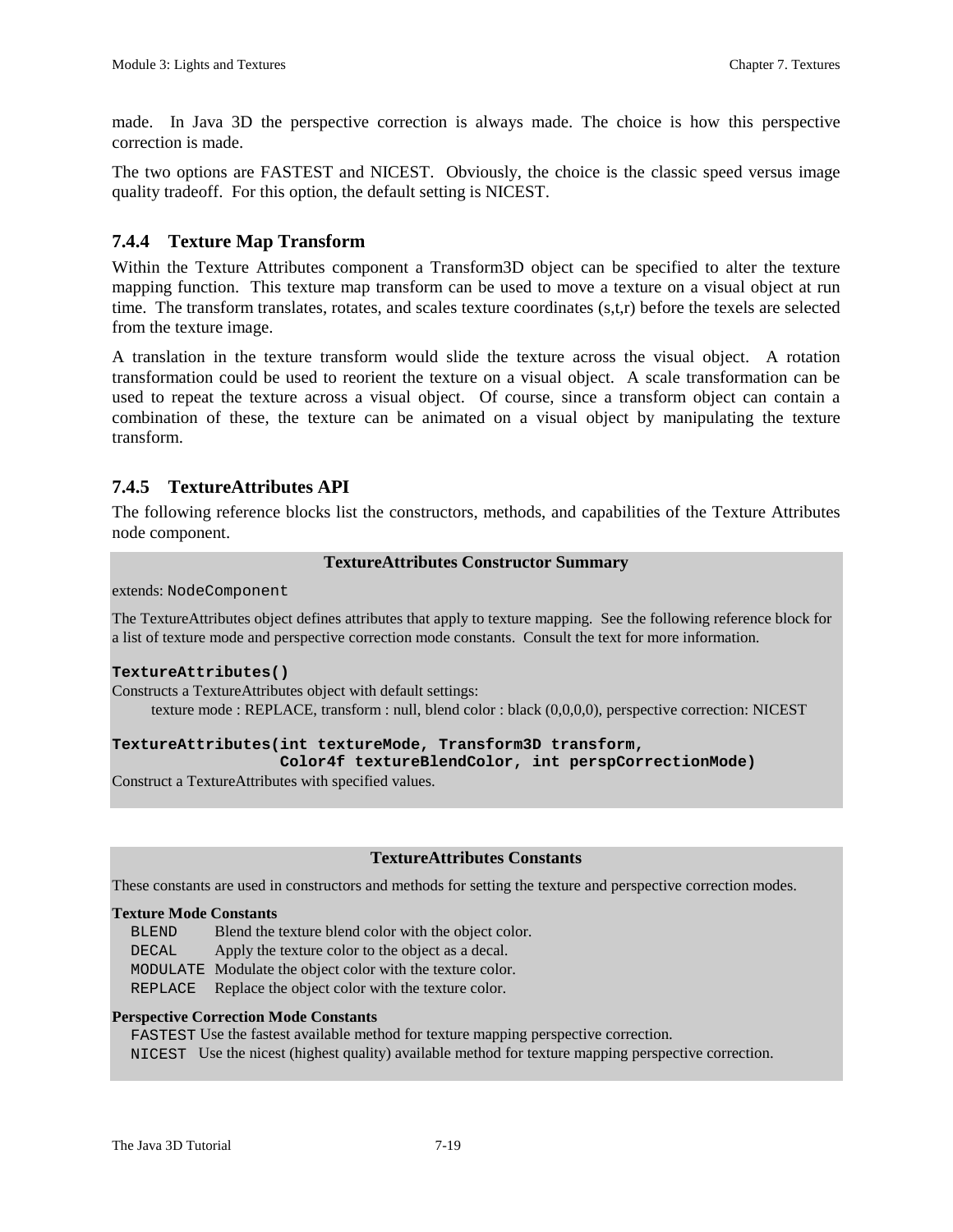#### **TextureAttributes Method Summary**

See the following reference block for a list of texture mode and perspective correction mode constants. Consult the text of this chapter for more information.

#### **void getTextureBlendColor(Color4f textureBlendColor)**

Gets the texture blend color for this appearance component object.

#### **void getTextureTransform(Transform3D transform)**

Retrieves a copy of the texture transformation object.

#### **void setPerspectiveCorrectionMode(int mode)**

Sets perspective correction mode to be used for color and/or texture coordinate interpolation to one of: FASTEST Use the fastest available method for texture mapping perspective correction.

NICEST Use the nicest (highest quality) available method for texture mapping perspective correction.

#### **void setTextureBlendColor(Color4f textureBlendColor)**

**void setTextureBlendColor(float r, float g, float b, float a)** Sets the texture blend color for this TextureAttributes object.

#### **void setTextureMode(int textureMode)**

Sets the texture mode parameter to one of:

BLEND Blend the texture blend color with the object color.

DECAL Apply the texture color to the object as a decal.

MODULATE Modulate the object color with the texture color.

REPLACE Replace the object color with the texture color.

#### **void setTextureTransform(Transform3D transform)**

Sets the texture transform object used to transform texture coordinates.

#### **TextureAttributes Capabilities Summary**

**ALLOW\_BLEND\_COLOR\_READ | WRITE** Allow reading (writing) texture blend color **ALLOW MODE READ | WRITE** Allow reading (writing) texture and perspective correction modes. **ALLOW\_TRANSFORM\_READ | WRITE** Allow reading (writing) texture transform.

## 7.5 Automatic Texture Coordinate Generation

As previously discussed, assigning texture coordinates to each vertex of the geometry is a necessary step in texturing visual objects. This process can be time consuming as well as difficult for large and/or complex visual objects. Keep in mind that this is a problem for the programmer and once solved, it is not a recurring problem.

Texture coordinates are often assigned with code specific to a visual object. However, another solution is to automate the assignment of texture coordinates via some method. This method could be used for any visual object whether large or small, complex or simple. This approach is exactly what a TexCoordGeneration (texture coordinate generation) object does. Whether an object is loaded from a file or created in the program code, a texture coordinate generation object can be used to assign texture coordinates.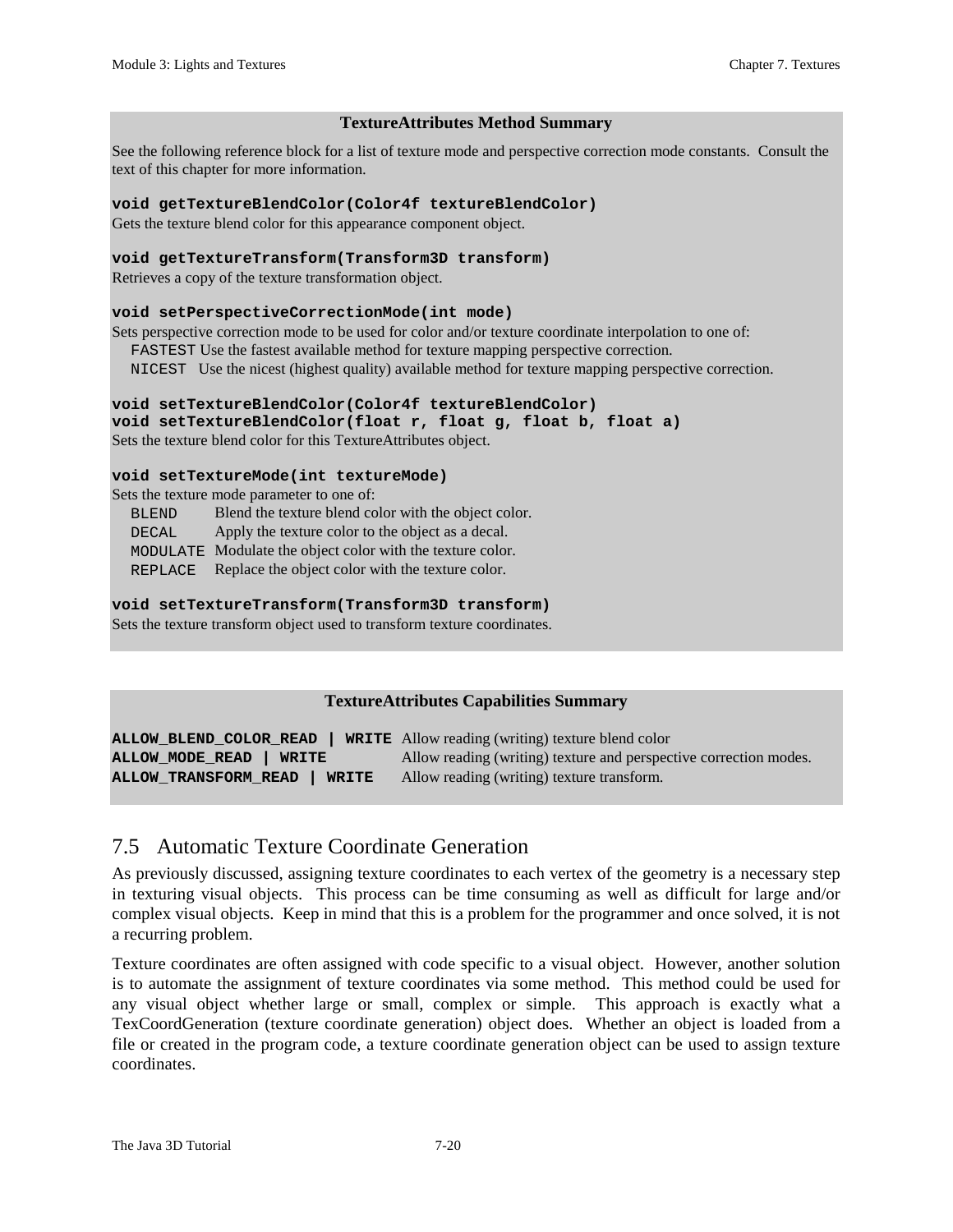TexCoordGeneration is a Java 3D API core class used to generate texture coordinates. To automatically generate texture coordinates, the programmer specifies the texture coordinate parameters in a TexCoordGeneration object and adds that object to the appearance bundle of the visual object. The texture coordinates are calculated based on the coordinate specification parameters at runtime. The parameters are explained in the following sections.

## **7.5.1 Texture Generation Format**

This setting simply specifies if the texture coordinates will be generated for a two or three dimensional texture. The possible settings are TEXTURE\_COORDINATE\_2 and TEXTURE\_COORDINATE\_3 which generates 2D texture coordinates (S and T) and 3D texture coordinates (S, T, and R), respectively.

## **7.5.2 Texture Generation Mode**

There are two basic texture generation approaches: linear projection or sphere mapping. The following two subsections explain these options.

## **Linear Projection**

With linear projection, the texture coordinates are specified with planes. For texture coordinates of two dimensions (s,t), two planes are used. The distance from a vertex to one plane is the texture coordinate in one dimension; distance to the other plane to a vertex is the texture coordinate in the other dimension. For three dimensional textures, three planes are used.

The three possible plane parameters are named planeS, planeT, and planeR, where the name corresponds to the dimension for which it is used. Each plane is specified as a 4-tuple (plane equation). The first three values are the surface normal vector for the plane. The fourth value specifies the distance from the origin to the plane along a vector parallel to the plane's surface normal vector.

There are two variations on this automatic texture coordinate generation method. The first, called object linear, produces static texture coordinates. With object linear generated texture coordinates, if the visual object moves, the texture coordinates do not change. The second option, called eye linear, produces texture coordinates relative to the eye coordinates resulting in variable texture coordinates for the object. With eye linear texture coordinates moving objects appear to move through the texture.

Figure 7-17 shows images produced by an example program that uses a TexCoordGeneration object to assign texture coordinates to a twisted strip. A one dimensional texture is used for this application. The texture has a single red texel at one end. When the application runs, the twisted strip rotates.

The image on the left of Figure 7-17 shows the texturing with the OBJECT\_LINEAR generation mode. In this case the texture rotates with the object and you can see the red texel rotate with the strip. The image on the right of Figure 7-17 shows the resulting texture when the EYE\_LINEAR generation mode is used for the twisted strip. In this case, the red texel stays in the center of the view as the object rotates.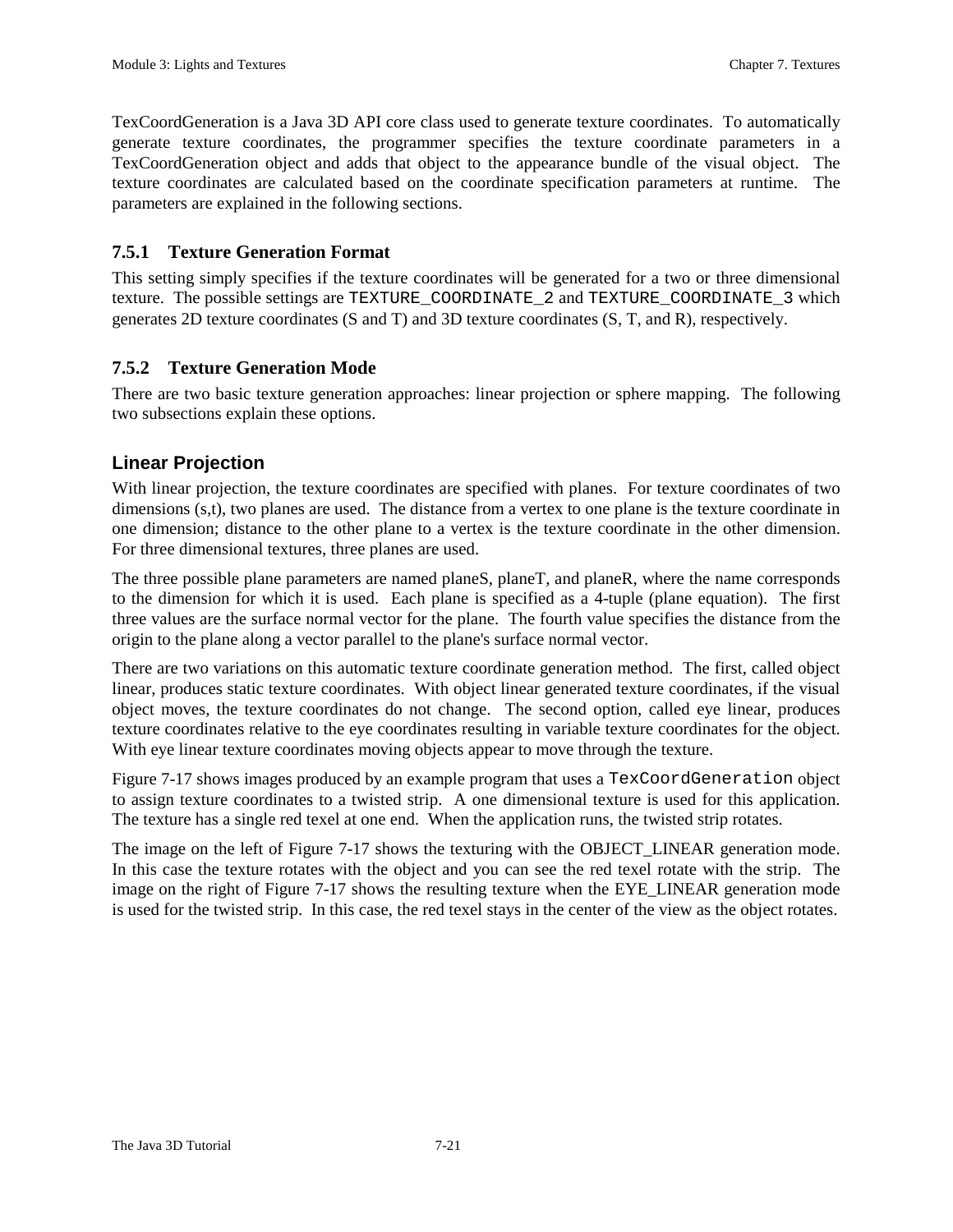

**Figure 7-17 Comparing Generation Modes of the TexCoordGeneration Object.**

TexCoordGenApp is the program that produces these images and is available in the texture subdirectory of the examples jar distributed with this tutorial. This is one application you should run to see the difference. The example program is written with the Generation Mode set to EYE\_LINEAR. Line 100 is the place to change to OBJECT LINEAR generation mode.

## **Sphere Map**

If a shiny object is in the middle of a real room, the shiny object would likely reflect the image of many of the other objects in the room. The reflections would depend on the shape of the object and orientation of things in the room. The sphere map coordinate generation mode is designed to assign texture coordinates to approximate the reflections of other objects onto the visual object as would happen for the shiny object in the example real world.

When a TexCoordGeneration object is used in sphere map generation mode the texture coordinates are calculated based on the surface normals and the viewing direction.

The texture used for this effect must be specially prepared. If the virtual environment of the shiny object exists in the real world, a photograph of the scene taken with a fisheye lens will create a suitable texture image. If the scene does not exist, then the texture must be created to look like the image is a photograph taken with a fisheye lens.

## **7.5.3 How to use a TexCoordGeneration Object**

To use a TexCoordGeneration Object, set it as a component of an appearance bundle for the visual object to be textured. Figure 7-18 shows the diagram of an appearance bundle with an TexCoordGeneration object along with a Texture and TextureAttributes object.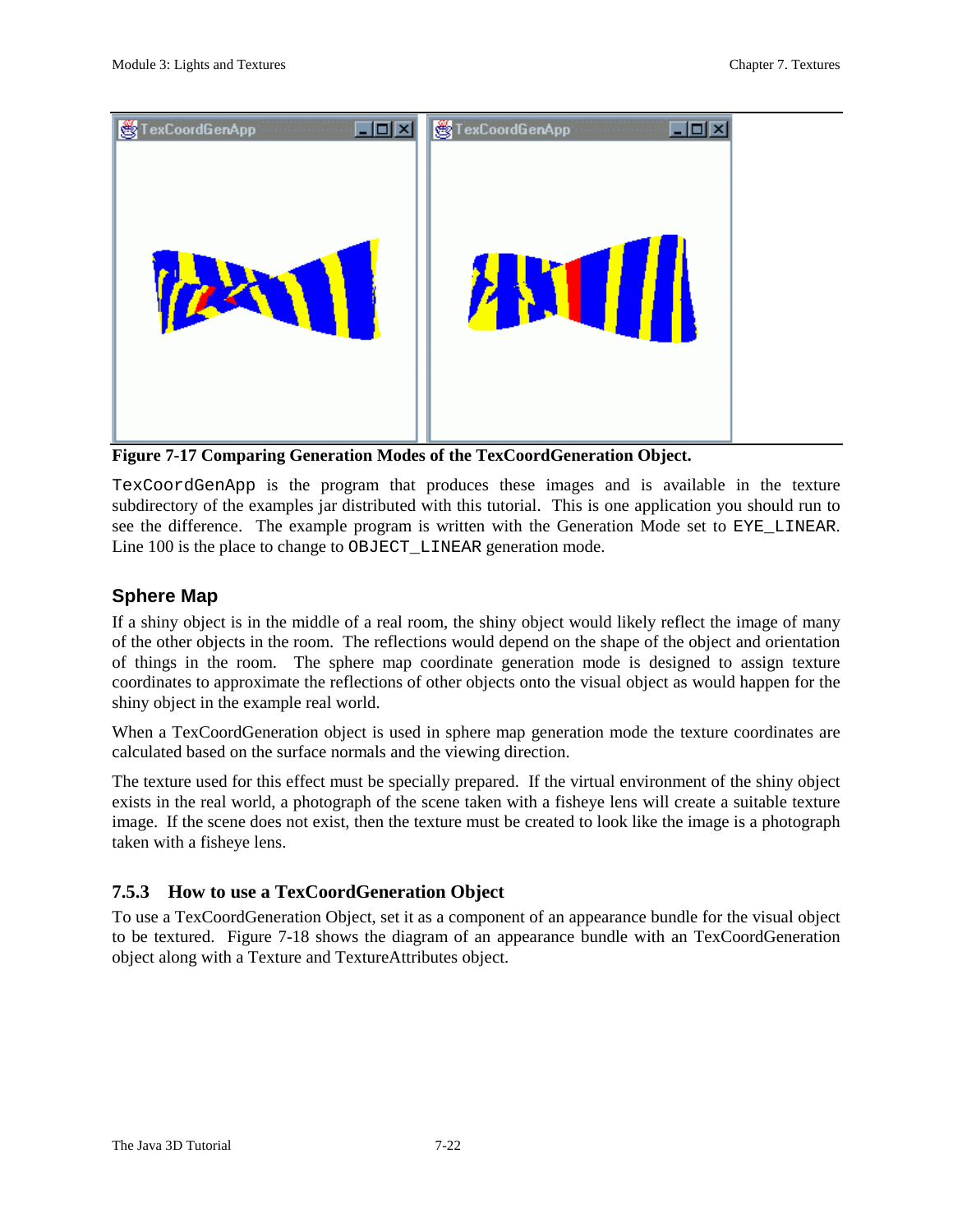

## **Figure 7-18 Appearance Bundle with Texture, TextureAttributes, and TexCoodGeneration.**

The following reference block shows the Appearance method for setting a TexCoordGeneration object as a component of an appearance bundle.

#### **Appearance setTexCoordGeneration method**

**void setTexCoordGeneration(TexCoordGeneration texCoordGeneration)** Sets the texCoordGeneration object to the specified object.

## **7.5.4 TexCoordGeneration API**

The following reference blocks list the constructors, constants, methods, and the capabilities for TexCoordGeneration class objects.

#### **TexCoordGeneration Constructor Summary**

The TexCoordGeneration object contains all parameters needed for texture coordinate generation. It is included as part of an Appearance component object.

#### **TexCoordGeneration()**

Constructs a TexCoordGeneration object using defaults for all state variables.

**TexCoordGeneration(int genMode, int format)**

Constructs a TexCoordGeneration object with the specified genMode and format.

**TexCoordGeneration(int genMode, int format, Vector4f planeS)**

**TexCoordGeneration(int genMode, int format, Vector4f planeS, Vector4f planeT)**

**TexCoordGeneration(int genMode, int format, Vector4f planeS, Vector4f planeT, Vector4f planeR)**

Constructs a TexCoordGeneration object with the specified genMode, format, and the coordinate plane equation(s).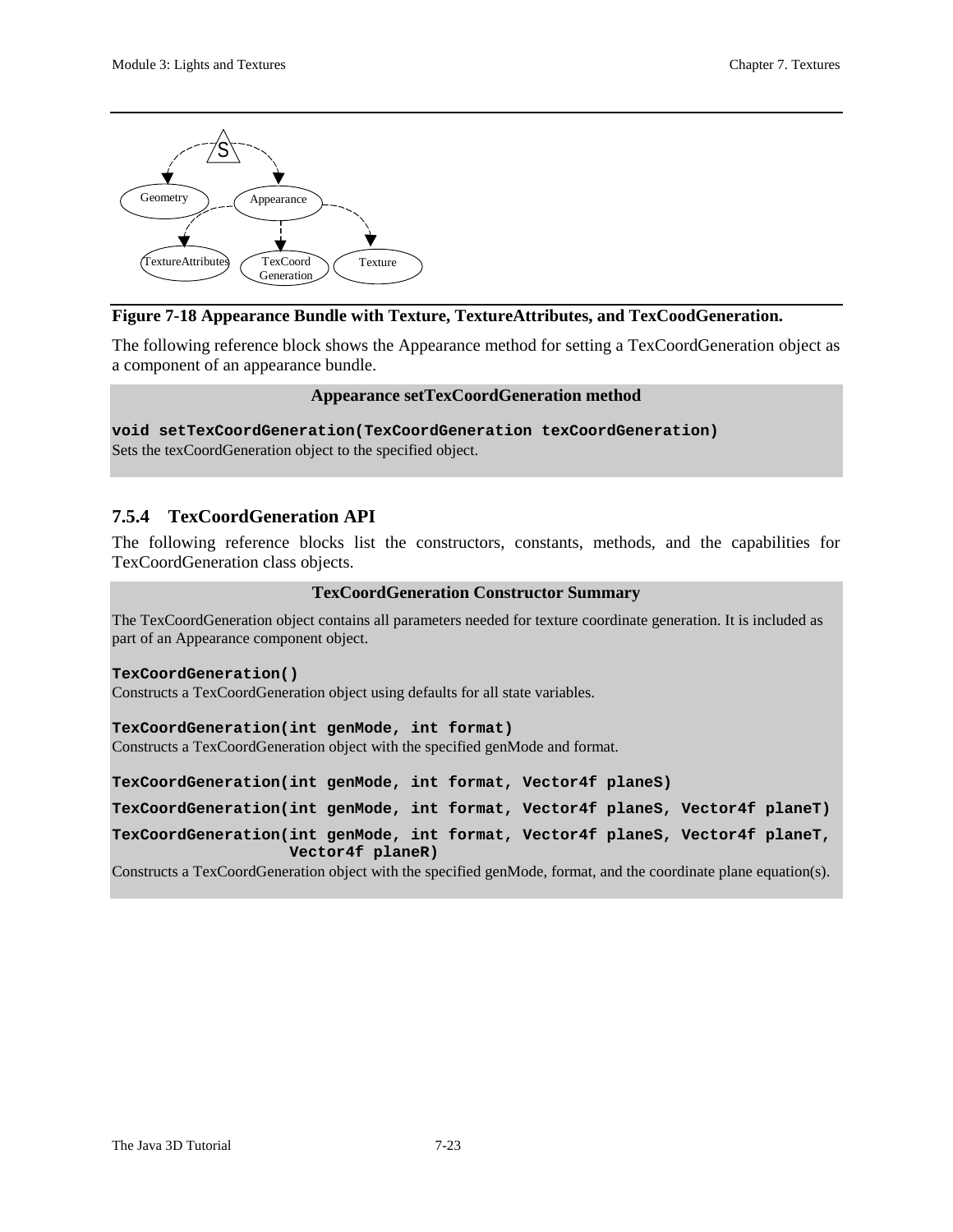#### **TexCoordGeneration Field Summary**

The TexCoordGeneration object contains all parameters needed for texture coordinate generation. It is included as part of an Appearance component object.

#### **Generation Mode Constants**

| EYE LINEAR    | Generates texture coordinates as a linear function in eye coordinates. (default)       |
|---------------|----------------------------------------------------------------------------------------|
| OBJECT LINEAR | Generates texture coordinates as a linear function in object coordinates.              |
| SPHERE MAP    | Generates texture coordinates using a spherical reflection mapping in eye coordinates. |
|               |                                                                                        |

#### **Format Constants**

| TEXTURE COORDINATE 2 | Generates 2D texture coordinates (S and T) (default) |
|----------------------|------------------------------------------------------|
| TEXTURE COORDINATE 3 | Generates 3D texture coordinates (S, T, and R)       |

#### **TexCoordGeneration Method Summary**

#### **void setEnable(boolean state)**

Enables or disables texture coordinate generation for this appearance component object.

#### **void setFormat(int format)**

Sets the TexCoordGeneration format to the specified value.

#### **void setGenMode(int genMode)**

Sets the TexCoordGeneration generation mode to the specified value.

#### **void setPlaneR(Vector4f planeR)**

Sets the R coordinate plane equation.

#### **void setPlaneS(Vector4f planeS)**

Sets the S coordinate plane equation.

#### **void setPlaneT(Vector4f planeT)**

Sets the T coordinate plane equation.

#### **TexCoordGeneration Capabilities Summary**

| <b>ALLOW ENABLE READ</b>   WRITE allows reading/writing its enable flag. |                                                                      |
|--------------------------------------------------------------------------|----------------------------------------------------------------------|
| <b>ALLOW FORMAT READ</b>                                                 | allows reading its format information.                               |
| ALLOW MODE READ                                                          | allows reading its mode information.                                 |
| <b>ALLOW PLANE READ</b>                                                  | allows reading its planeS, planeR, and planeT component information. |

## 7.6 Multiple Levels of Texture (Mipmaps)

To understand the reason for multiple levels of texture, consider an application which contains a textured visual object which moves about in the scene (or the viewer moves). When this visual object is near the viewer it appears as many pixels in the image. For this case, a texture of good size should be used to avoid viewing individual texels; this is especially true when point sampling is used for the magnification filter.

 However, when this visual object is viewed as a distance, the texture will be much too large for the visual object and the texture will be mininified during the rendering. (Recall that texture mapping takes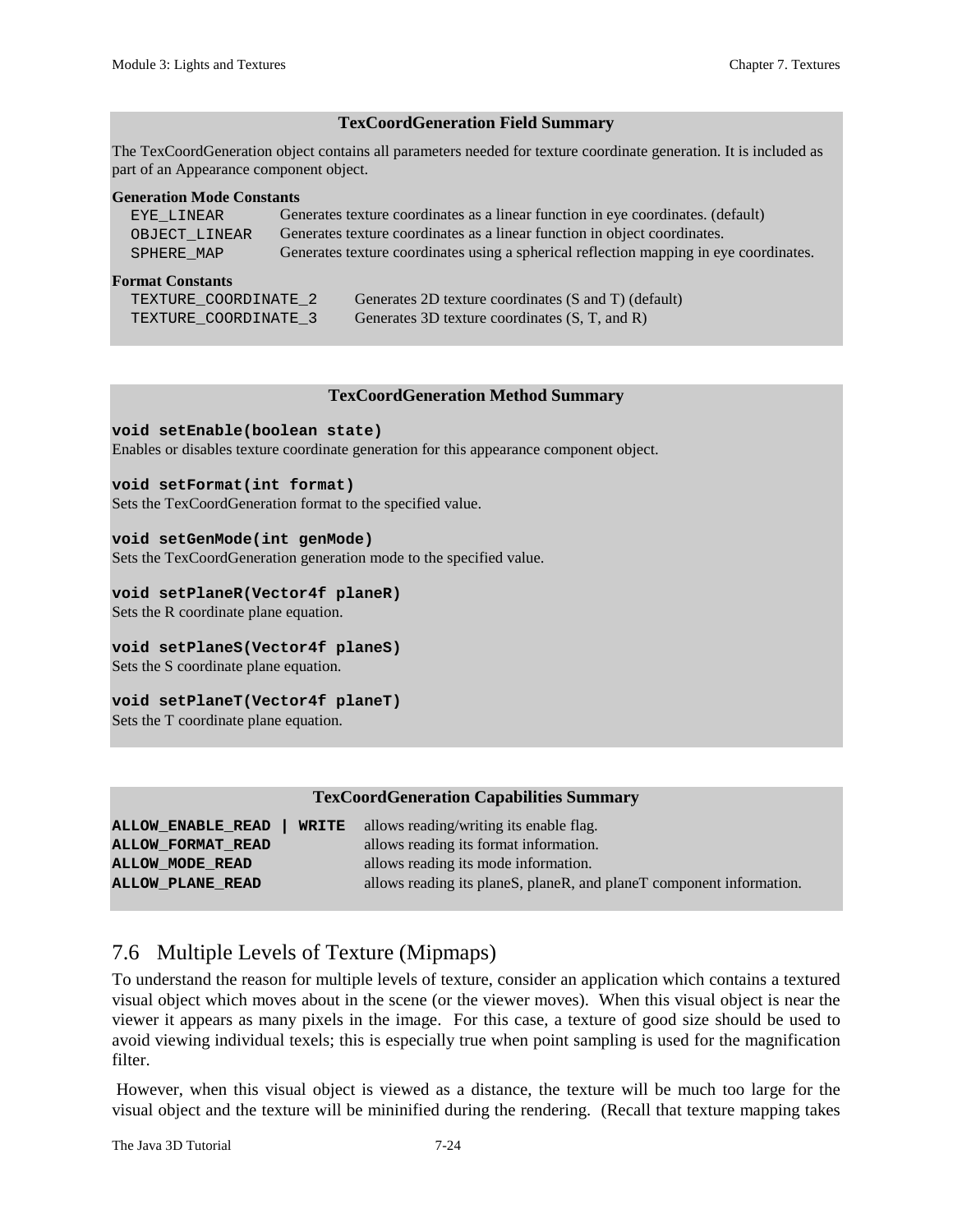place at render time in the image, or screen, space.) Point sampling for the minification filter will probably not yield satisfactory results when the visual object appears 1/32 or smaller (in pixel size) than the texture resolution. The tradeoff is image quality for rendering performance.

If instead of using a large texture map (because the visual object will appear large) a small one is used to make the visual object look better when it is small, the reverse problem exists. For good quality images the magnification filter will involve linear interpolation resulting in more computation. Once again, the tradeoff is for image quality versus rendering performance. The only advantage that using a smaller texture map has is a reduced memory requirement for storing the texture.

What is needed is a small texture map when the visual object is appears small and a large texture map when the visual object appears large. The current texturing technique using one texture image, called base level texturing, can not do this. That is exactly what multiple levels of texture provides.

## **7.6.1 What is Multi Level Texturing (MIPmap)**

Multiple Levels of Texture refers to a texturing technique where a series of texture images together are used as the texture for visual objects. The series of images is (usually) the same texture at a variety of resolutions. When a visual object is being rendered with multiple levels of texture, the texture image that is closest to the screen size of the visual object is used.

The performance of the renderer depends on the minification and magnification filters used (see Sections 7.2.5 and 0). However, with MIPmaps you have more control over the appearance of the visual objects and can get better looking visual objects with better performance $11$ .

Using multiple levels of texture is like using a DistanceLOD object (see Section 5.4) to apply different textures to a visual object when it is viewed from different distances. The exceptions are that with the Mipmap the visual object will always be textured whereas with the DistanceLOD object, the object could be untextured at some distances. And, for visual objects textured at all distances, the MIPmap is more efficient and has added filtering possibilities as compared with a DistanceLOD object used for a similar application.

Multiple levels of texture is commonly referred to as a mipmap. The term "MIPmap" comes from an acronym of the Latin phrase *multum in parvo,* which means many things in a small place. The term MIPMap truly refers to a specific storage technique for storing a series of images for use in multilevel texturing. The term MIPmap is commonly used to mean multilevel texturing.

With the MIPmap storage technique, the size of a texture image is  $\frac{1}{4}$  the size of the previous ( $\frac{1}{2}$  the size in each dimension). This continues until the size of the smallest image is 1 texel by 1 texel. For example, if the full size texture is 16x4, the remaining textures are 8x2, 4x1, 2x1, and 1x1. Figure 7-19 shows the multiple levels of texture for the stripe.gif texture, each outlined. Each of these texture images was prepared using image editing software.

 $\overline{a}$ 

 $11$  The quality of appearance versus rendering performance tradeoff depends on the execution environment, choices of texture filters, the texture image, and the range of distances the visual object is viewed from.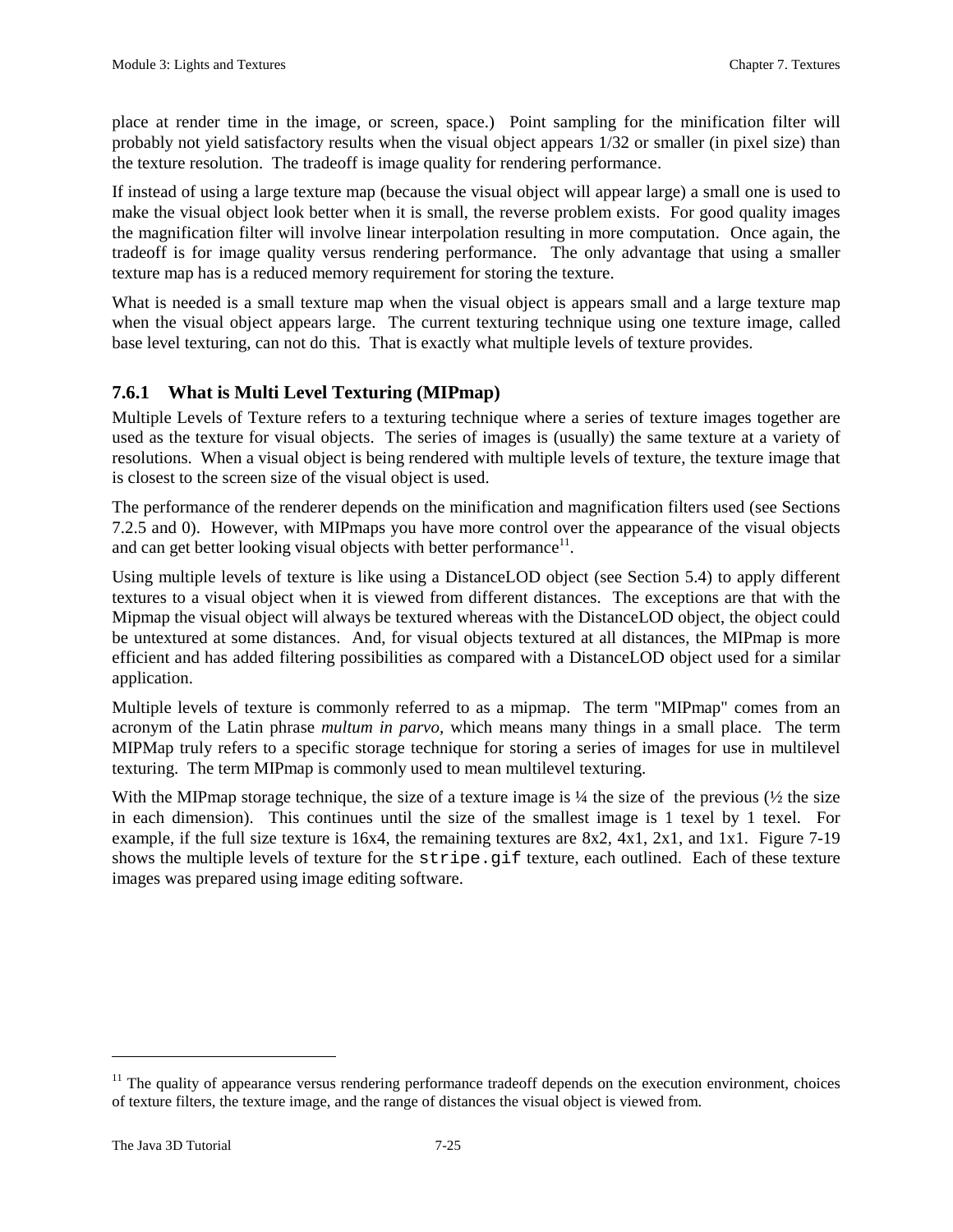

**Figure 7-19 Multiple Levels of a Texture (outlined). (Image Sizes: 128x128, 64x64, 32x32, …, 1x1)**

Figure 7-20 shows an image of a single plane textured with a multiple level texture where each level of the texture is a different color. The plane is oriented at an angle to the viewer such that the left side is much nearer to the viewer than the right side. Due to the perspective projection the left side of the plane appears larger in image coordinates than the right side.

Due to the orientation and projection of the plane, the pixels represent less of the surface area (in the virtual object coordinate system) on the left and progressively more visual object surface area proceeding to the right, resulting in the texture level changes. At the left of the plane in the image, the base level of the texture is used. The color changes in the image indicate where texture level changes occurred while rendering.

Having a texture where each level is a different color is not the typical application of multiple level texturing. This application simply illustrates the operation of a multiple level texture.



**Figure 7-20 The Image Generated for a Plane Textured with a Multi Color Mipmap Texture.**

Figure 7-20 is generated by MIPmapDemo, an example program available in the examples  $jar^{12}$ . The texture in this program is created from the files named color<number>.gif (e.g., color128.gif, color64.gif, color32.gif, …) also in the examples jar.

 $\overline{a}$ 

<sup>&</sup>lt;sup>12</sup> The example MIPmapDemo. java example application was inspired by a similar OpenGL example application in the OpenGL Programming Guide, third edition, by Mason Woo, et al.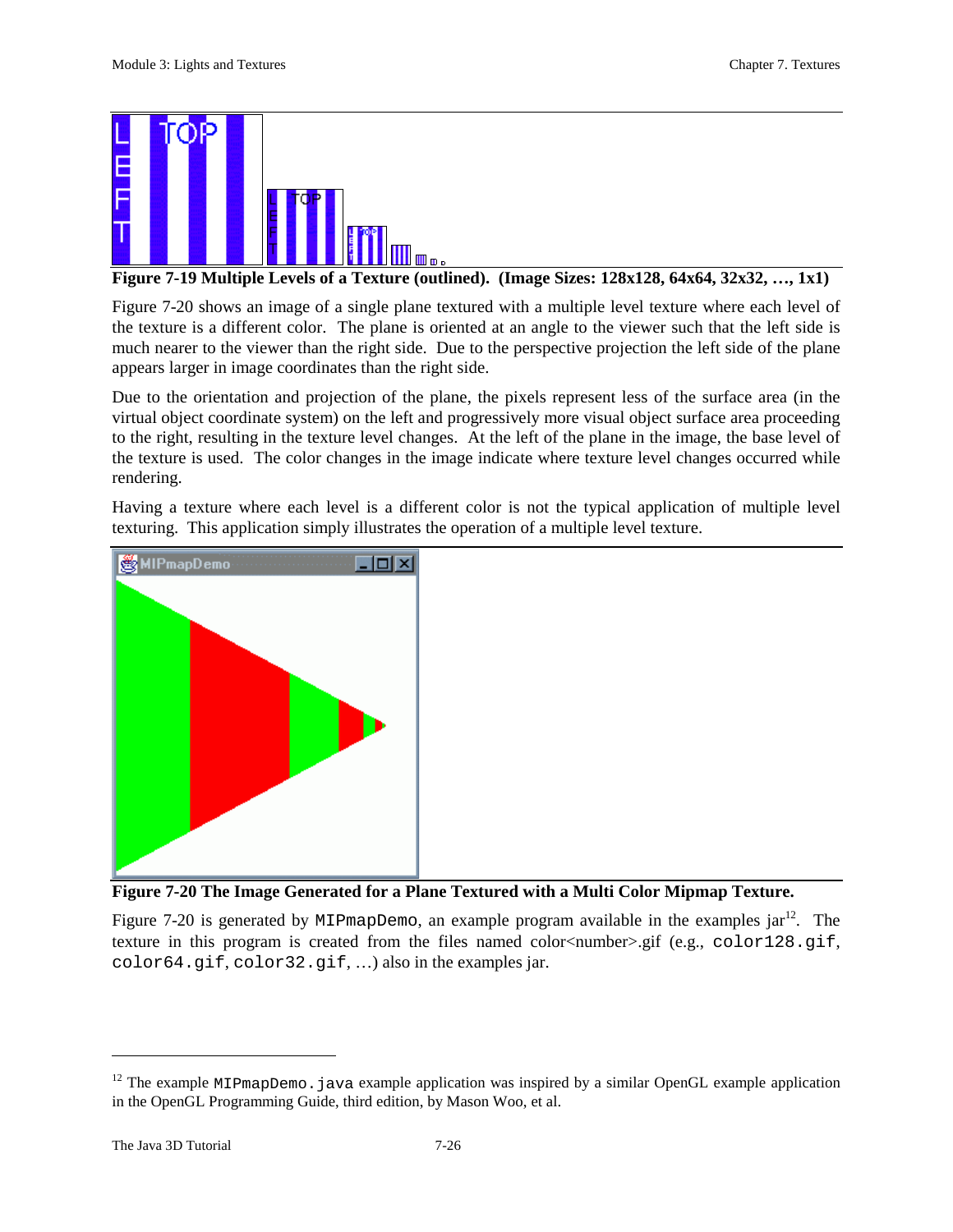## **7.6.2 Multiple Levels of Texture Examples**

As far as programming with the Java 3D API is concerned, creating a multilevel texture is nearly the same as creating the single level, or base level, texture. Looking back at the simple texturing recipe (Figure 7-2) the only thing that differs is that multiple texture images are required for the multilevel texture. There are two ways to create the multiple levels of texture images. One way is to create each image by hand using the appropriate image editing/creation applications, the other uses a texture loader feature to create those images from the base image.

The two multiple level texturing techniques take about the same amount of code. The least amount of overall work is to generate the levels' images from the base image. Code Fragment 7-8 presents the texture loading code from MIPmapApp. java. This application is an example of generating multiple levels of texture from a base image. The complete code for this application is available in the tutorial's examples jar example/texture subdirectory.

```
1. Appearance appear = new Appearance();
2.
3. NewTextureLoader loader = new NewTextureLoader("stripe.gif",
4. TextureLoader.GENERATE_MIPMAP);
5. ImageComponent2D image = loader.getImage();
6.
7. imageWidth = image.getWidth();
8. imageHeight = image.getHeight();
9.
10. Texture2D texture = new Texture2D(Texture.MULTI_LEVEL_MIPMAP,
11. Texture.RGB, imageWidth, imageHeight);
12. imageLevel = 0;
13. texture.setImage(imageLevel, image);
14.
15. while (imageWidth > 1 || imageHeight > 1){ // loop until size: 1x1
16. imageLevel++; // compute this level
17.
18. if (imageWidth > 1) imageWidth /= 2; // adjust width as necessary<br>19. if (imageHeight > 1) imageHeight /= 2; // adjust height as necessary
        if (imageHeight > 1) imageHeight /= 2; // adjust height as necessary
20.
21. image = loader.getScaledImage(imageWidth, imageHeight);
22. texture.setImage(imageLevel, image);<br>23. }
23.24.
25. texture.setMagFilter(Texture.BASE_LEVEL_POINT);
26. texture.setMinFilter(Texture.MULTI_LEVEL_POINT);
27.
28. appear.setTexture(texture);
```
#### **Code Fragment 7-8 Creating Multiple Level Texturing from a Base Level Image Only.**

Code Fragment 7-8 begins by following the same steps as are used for any texture application by loading the base image. One difference is that the TextureLoader is created with the GENERATE\_MIPMAP flag set (lines 3-4). Then the base image is retrieved from the loader in the usual way.

The dimensions of this image are needed not only to create the Texture2D object, but also to calculate the sizes of the images that follow. For this reason they recorded in two variables (lines 7 and 8). These variables will be used while generating and loading the remaining images for the texture.

The Texture2D object is created using the MIPmap Mode MULTI\_LEVEL\_MIPMAP and the dimension of the base image. (lines 10 and 11). The base level is level 0. Then the level number is recorded and the base image set as the image for level 0 (lines 12 and 13).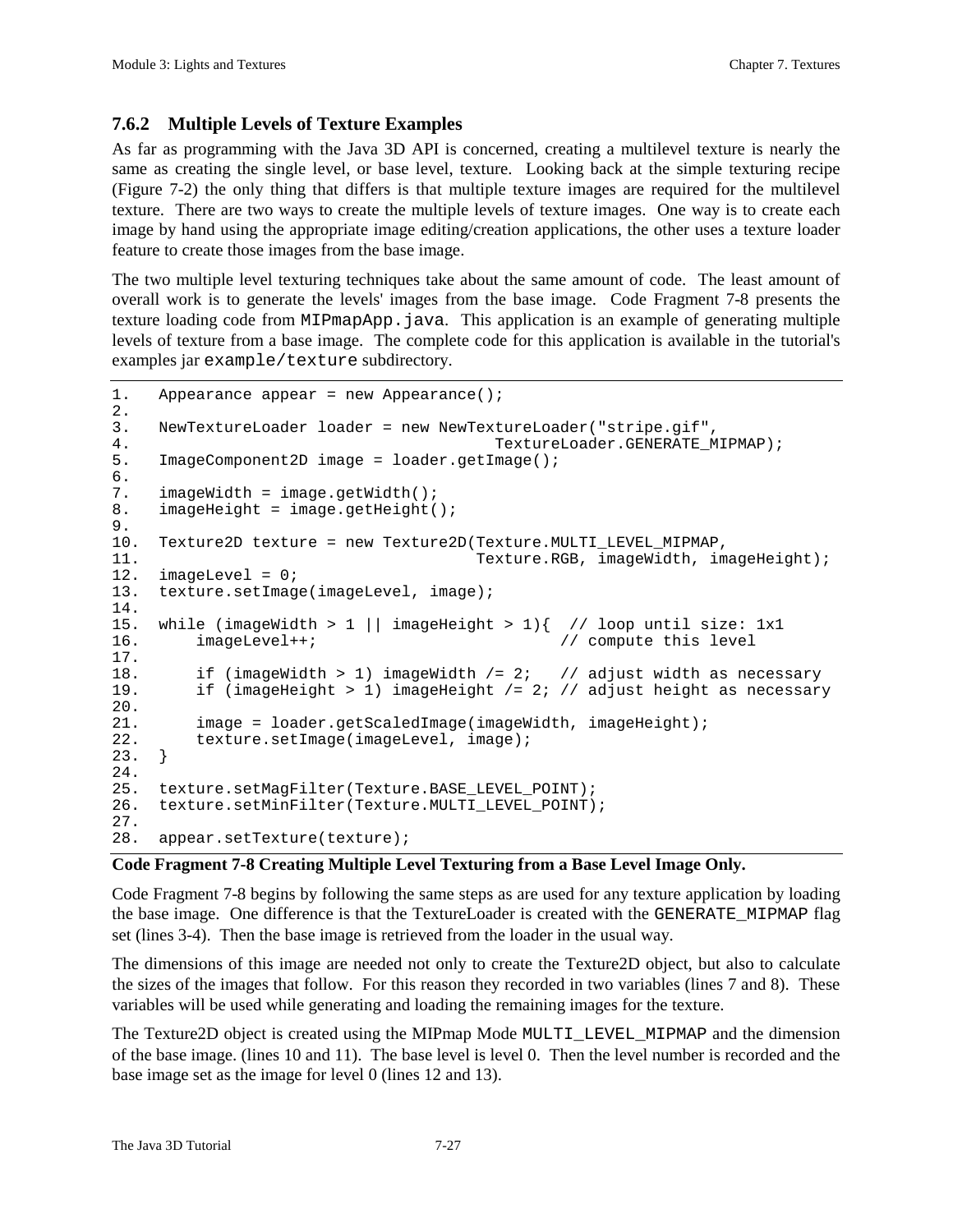The loop interates until the size of the image is 1 pixel by 1 pixel (line 15). The level number is incremented for each iteration (line 16) and the dimension of the image is calculated (lines 18 and 19). The appropriately scaled image is gotten from the TextureLoader (line 21) and set for the current level in the Texture2D object (line 22).

When creating a multiple level texture map be sure to set a multiple level filters as is done on lines 25 and 26 of Code Fragment 7-8. (Section 7.7.1 presents more information on filter choices.) The default filter settings disable multiple level texturing.

Creating the images by hand allows for superior image quality and/or special effects. The generated images are produced by filtering the base image.

```
1. Appearance appear = new Appearance();
2.
3. String filename = "stripe.gif"; // filename for level 0
4. NewTextureLoader loader = new NewTextureLoader(filename);
5. ImageComponent2D image = loader.getImage();
6.
7. imageWidth = image.getWidth();
8. imageHeight = image.getHeight();
9.
10. Texture2D texture = new Texture2D(Texture.MULTI_LEVEL_MIPMAP,
11. Texture.RGBA, imageWidth, imageHeight);
12. imageLevel = 0;
13. texture.setImage(imageLevel, image);
14.
15. while (imageWidth > 1 || imageHeight > 1){ // loop until size: 1x1
16. imageLevel++; // compute this level
17.
18. if (imageWidth > 1) imageWidth / = 2i // adjust width as necess.
19. if (imageHeight > 1) imageHeight /= 2;// adjust height as necess.
20. filename = "stripe"+imageWidth+".gif";// file to load
21.
22. loader = new NewTextureLoader(filename);
23. image = loader.getImage();
24.
25. texture.setImage(imageLevel, image);<br>26. }
26. }
27.
28. texture.setMagFilter(Texture.BASE_LEVEL_POINT);<br>29. texture.setMinFilter(Texture.MULTI_LEVEL_POINT)
        29. texture.setMinFilter(Texture.MULTI_LEVEL_POINT);
30.
31. appear.setTexture(texture);
```

```
Code Fragment 7-9 Multiple Levels of Texture Loaded from Individual Image Files.
```
Section 7.8 presents the API for the TextureLoader and NewTextureLoader classes.

## **7.6.3 Multiple Levels of Texture Minification Filters**

In addition to the two base level filter options, there are two multiple level filter options for the minification filter setting. These additional settings are MIPMAP\_POINT, and MIPMAP\_LINEAR. As with the other filter settings, the point filter is likely to be faster but yield images of lower quality as compared to the linear filter.

Remember, when using a multiple level texture, you must select one of the multiple level filters for the minification filter to utilize the levels other than the base level. These additional filter settings do not apply to the magnification filter settings since magnification of the texture would only be done at the base level. Consult section 7.7.1 for further filter information.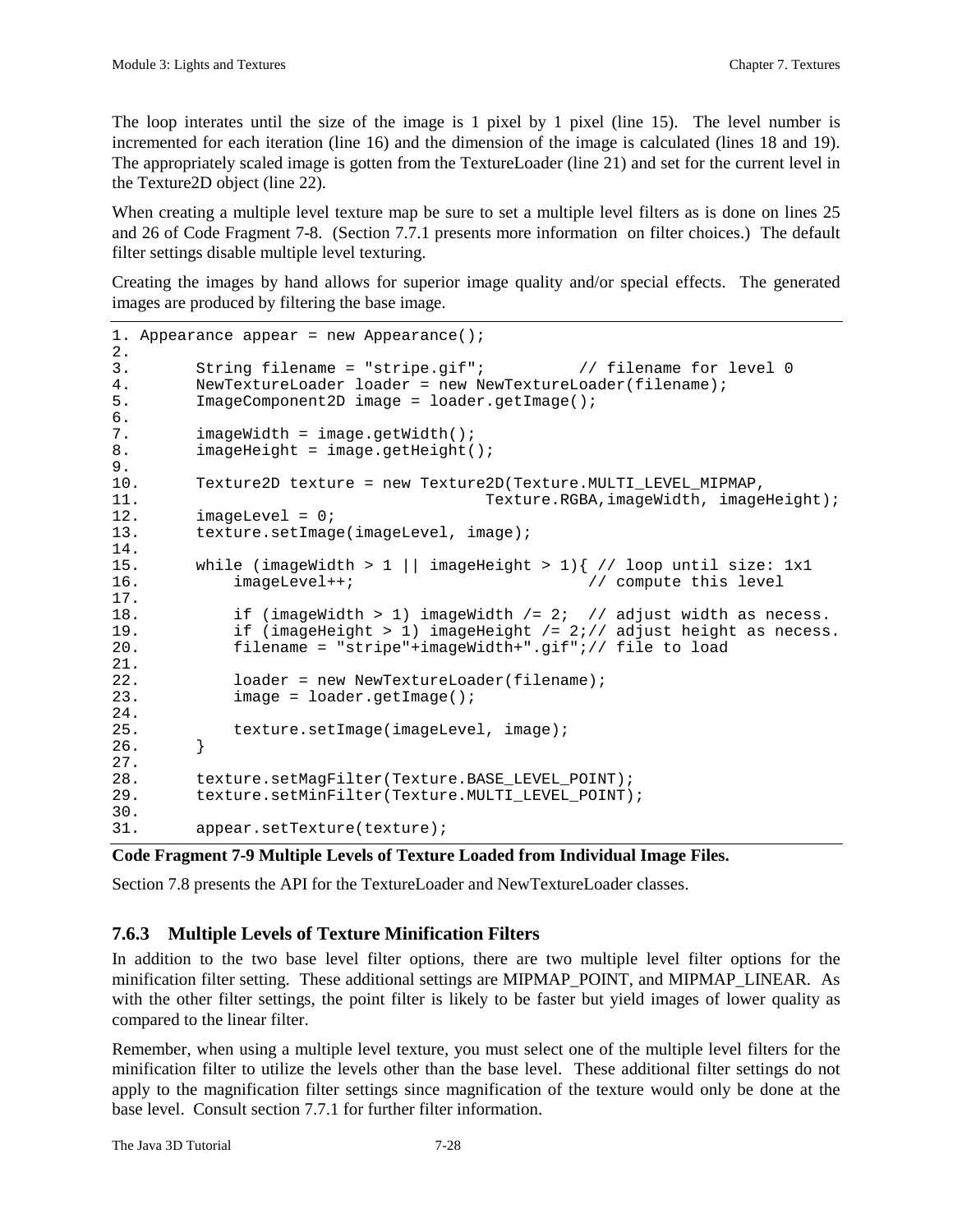## **7.6.4 Mipmap Mode**

The MIPmap Mode of the Texture class is really a choice between multiple levels of texture and a single level texture, called base level texturing. The two settings are BASE\_LEVEL and MULTI LEVEL MIPMAP. Of course, for multiple levels of texture the latter setting is used.

## 7.7 Texture, Texture2D, and Texture3D API

Many of the preceding sections present some portion of the Texture, Texture2D, or Texture3D classes. Since these classes are described over many sections, the API for these classes is presented in this section.

Texture is the base class for Texture2D and Texture3D. The Texture class provides the majority of the interface for the Texture2D and Texture3D classes including multi level texturing. Table 7-3 presents a summary of the features of these three classes. For each texturing option the table lists the class which provides the interface, the set-Method for changing the setting, the default value, and sections of the tutorial which discuss the feature.

| <b>Feature/Setting</b>     | <b>Class</b>                           | set-Methods                                                    | <b>Default</b>                            | <b>Sections</b>        |
|----------------------------|----------------------------------------|----------------------------------------------------------------|-------------------------------------------|------------------------|
| <b>Texture Image</b>       | <b>Texture</b>                         | setImage()                                                     | null                                      | 7.2                    |
| <b>Image Format</b>        | Texture                                | (see constructors)                                             | none                                      | 7.2                    |
| Mipmap Mode                | <b>Texture</b>                         | setMipMapMode()                                                | <b>BASE_LEVEL</b>                         | 7.6                    |
| <b>Minification Filter</b> | Texture                                | setMinFilter()                                                 | <b>BASE LEVEL POINT</b>                   | 7.2.5, 7.6.3,<br>7.7.1 |
| Magnification<br>Filter    | Texture                                | setMagFilter()                                                 | <b>BASE LEVEL POINT</b>                   | 7.2.5, 7.6.3,<br>7.7.1 |
| <b>Boundary Modes</b>      | Texture<br><b>Texture</b><br>Texture3D | setBoundaryModeS()<br>setBoundaryModeT()<br>setBoundaryModeR() | <b>WRAP</b><br><b>WRAP</b><br><b>WRAP</b> | 7.2.5                  |
| BoundaryColor              | Texture                                | setBoundaryColor()                                             | black                                     | 7.2.5                  |

**Table 7-3 Directory of Texture Features**

## **7.7.1 Minification and Magnification Filters**

Sections 7.2.5 and 7.6.3 both discuss texture filters. Since neither of these sections discuss texture filters in detail, this section presents texture filters in a little more generality.

As previously discussed there are separate filter settings for minification and magnification. The magnification choices are: BASE\_LEVEL\_POINT, BASE\_LEVEL\_LINEAR, FASTEST, or NICEST. The filter will be BASE\_LEVEL\_POINT when FASTEST is specified and BASE\_LEVEL\_LINEAR when NICEST is specified.

The minification choices are: BASE\_LEVEL\_POINT, BASE\_LEVEL\_LINEAR, MULTI\_LEVEL\_POINT, MULTI\_LEVEL\_LINEAR, FASTEST, or NICEST. The base level filter choices can be used for single or multiple level textures. The actual filters used when FASTEST or NICEST is specified is implementation dependant and may not choose a multi level filter for a multiple level texture.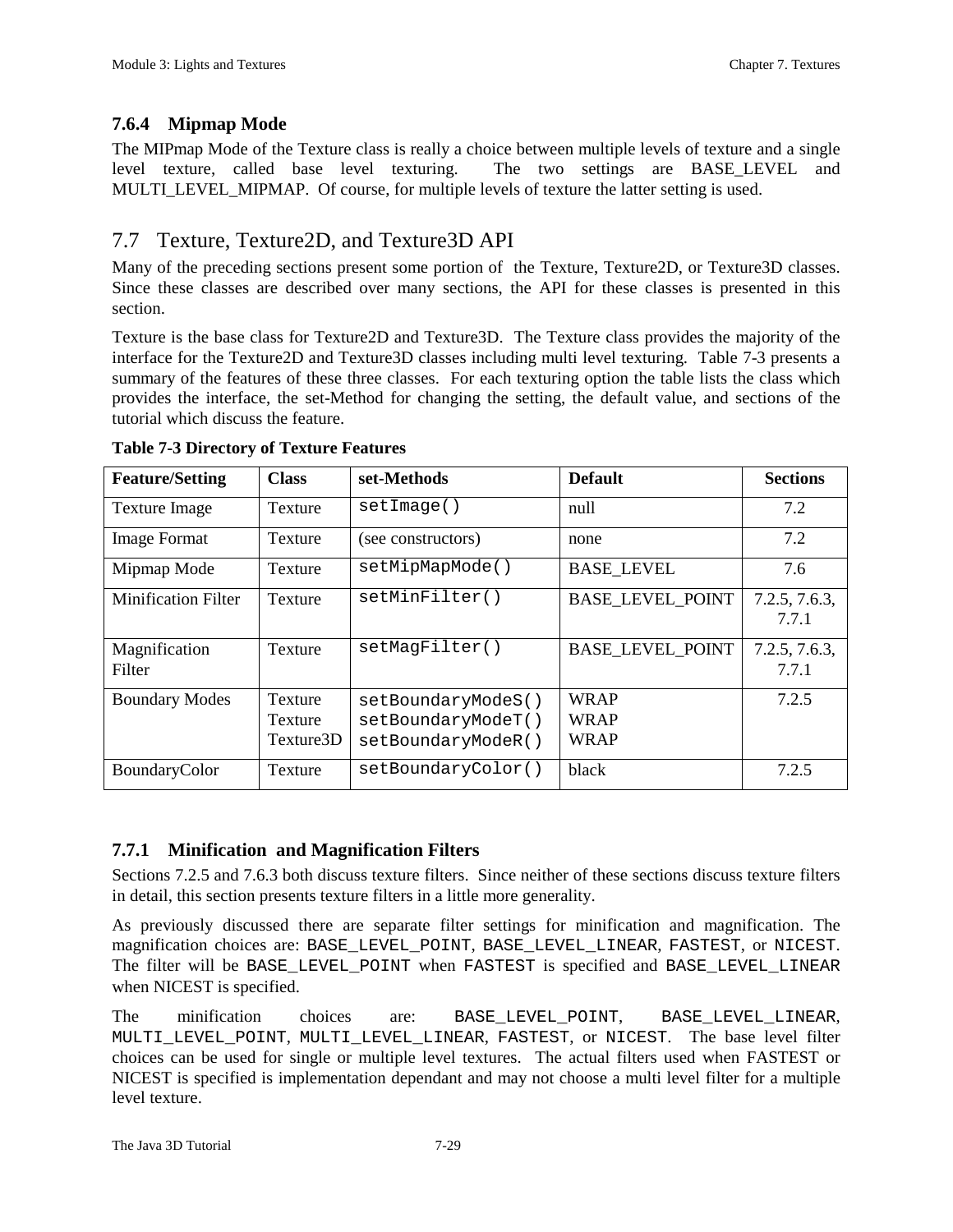## **7.7.2 Texture API**

Now that all texture features have been presented, the Texture API is presented. The Texture class is abstract so there is no Texture class constructor reference block. The next reference block lists the fields of the Texture class which are used as settings. The method and capabilities reference blocks follow.

#### **Texture Field Summary**

The Texture object is a component object of an Appearance object that defines the texture properties used when texture mapping is enabled. Texture object is an abstract class and all texture objects must be created as either a Texture2D object or a Texture3D object.

| Format Constants                      |                                                                                               |
|---------------------------------------|-----------------------------------------------------------------------------------------------|
| <b>ALPHA</b>                          | Specifies Texture contains only Alpha values.                                                 |
| <b>INTENSITY</b>                      | Specifies Texture contains only Intensity values.                                             |
| <b>LUMINANCE</b>                      | Specifies Texture contains only luminance values.                                             |
| LUMINANCE ALPHA                       | Specifies Texture contains Luminance and Alpha values.                                        |
| RGB                                   | Specifies Texture contains Red, Green and Blue color values.                                  |
| <b>RGBA</b>                           | Specifies Texture contains Red, Green, Blue color values and Alpha value.                     |
| MIP Map Mode Constants                |                                                                                               |
| <b>BASE LEVEL</b>                     | Indicates that Texture object only has one level.                                             |
|                                       | <b>MULTI_LEVEL_MIPMAP</b> Texture object has multiple images- one for each mipmap level       |
| Filter Constants                      |                                                                                               |
| <b>BASE LEVEL LINEAR</b>              | Performs bilinear interpolation on the four nearest texels in level 0 texture map.            |
| <b>BASE_LEVEL_POINT</b>               | Selects the nearest texel in level 0 texture map.                                             |
| MULTI LEVEL LINEAR                    | Performs tri-linear interpolation between four texels each from two nearest mipmap<br>levels. |
| MULTI LEVEL POINT                     | Selects the nearest texel in the nearest mipmap.                                              |
| Boundary Mode Constants               |                                                                                               |
| <b>CLAMP</b>                          | Clamps texture coordinates to be in the range $[0, 1]$ .                                      |
| <b>WRAP</b>                           | Repeats the texture by wrapping texture coordinates that are outside the range $[0,1]$ .      |
| Perspective Correction Mode Constants |                                                                                               |
| <b>FASTEST</b>                        | Uses the fastest available method for processing geometry.                                    |
| <b>NICEST</b>                         | Uses the nicest available method for processing geometry.                                     |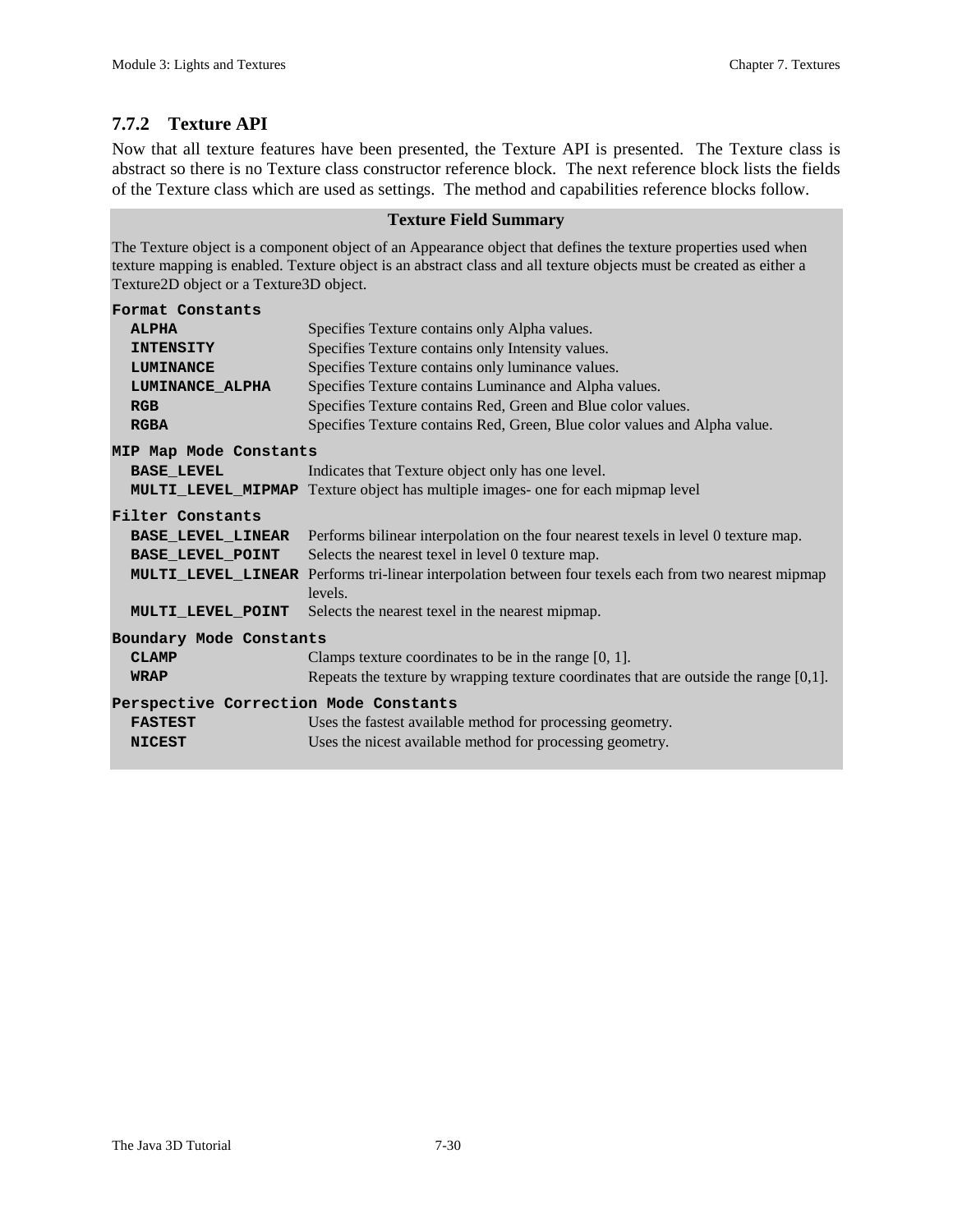#### **Texture Method Summary**

The Texture object is a component object of an Appearance object that defines the texture properties used when texture mapping is enabled. Texture object is an abstract class and all texture objects must be created as either a Texture2D object or a Texture3D object.

#### **ImageComponent getImage(int level)**

Gets a specified mipmap level.

```
void setBoundaryColor(Color4f boundaryColor)
void setBoundaryColor(float r, float g, float b, float a)
Sets the texture boundary color for this texture object.
```
**void setBoundaryModeS(int boundaryModeS)**

Sets the boundary mode for the S coordinate in this texture object.

**void setBoundaryModeT(int boundaryModeT)** Sets the boundary mode for the T coordinate in this texture object.

#### **void setEnable(boolean state)**

Enables or disables texture mapping for this appearance component object.

#### **void setImage(int level, ImageComponent image)**

Sets a specified mipmap level.

#### **void setMagFilter(int magFilter)**

Sets the magnification filter function.

## **void setMinFilter(int minFilter)**

Sets the minification filter function.

#### **void setMipMapMode(int mipmapMode)**

Sets mipmap mode for texture mapping for this texture object.

#### **Texture Capabilities Summary**

**ALLOW\_BOUNDARY\_COLOR\_READ** allows reading its boundary color information. **ALLOW\_ENABLE\_READ | WRITE** allows reading its enable flag. **ALLOW FILTER READ** allows reading its filter information. **ALLOW\_MIPMAP\_MODE\_READ** allows reading its mipmap mode information.

**ALLOW BOUNDARY MODE READ** allows reading its boundary mode information. **ALLOW\_IMAGE\_READ** allows reading its image component information.

## **7.7.3 Texture2D API**

Texture2D is a concrete extension of the abstract Texture class. Texture2D provides only one constructor of interest. All of the methods used with Texture2D objects are methods of Texture. The following reference block presents the Texture2D constructor.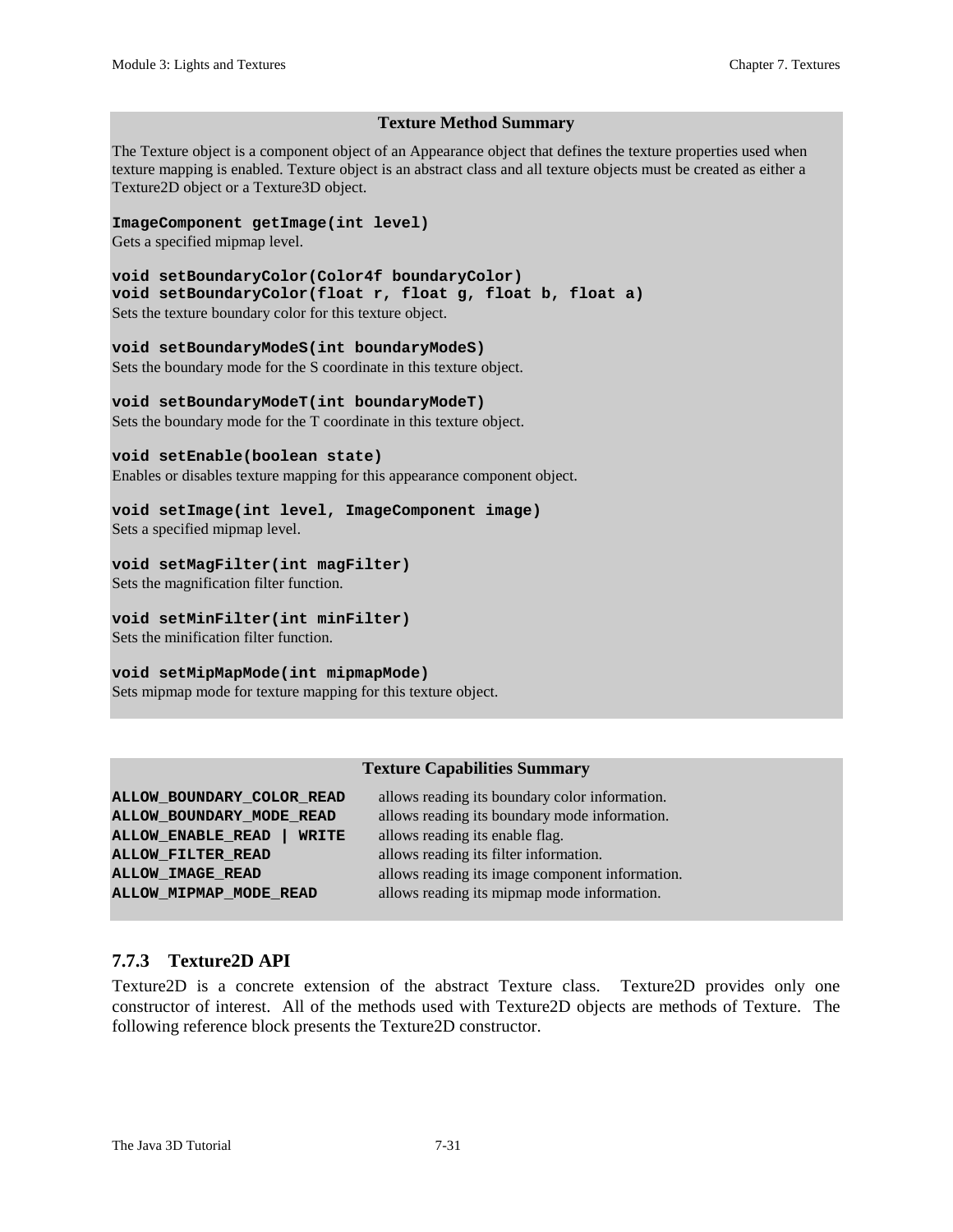#### **Texture2D Constructor Summary**

Texture2D is a subclass of Texture class. It extends Texture class by adding a constructor.

#### **Texture2D(int mipmapMode, int format, int width, int height)**

Constructs an empty Texture2D object with specified mipmapMode, format, width, and height. Image at level 0 must be set by the application using 'setImage' method. If mipmapMode is set to MULTI\_LEVEL\_MIPMAP, images for ALL levels must be set.

Parameters:

mipmapMode - type of mipmap for this Texture: One of BASE\_LEVEL, MULTI\_LEVEL\_MIPMAP. format - data format of Textures saved in this object. One of INTENSITY, LUMINANCE, ALPHA, LUMINANCE\_ALPHA, RGB, RGBA. width - width of image at level 0. Must be power of 2. height - height of image at level 0. Must be power of 2.

## **7.7.4 Texture3D API**

Texture3D is a concrete extension of the abstract Texture class. Texture3D provides only one constructor and a method to set the boundary mode in the r dimension. All other methods used with Texture3D objects are methods of Texture. The following two reference blocks present the Texture3D constructor and the Texture 3D method.

#### **Texture3D Constructor Summary**

Texture3D is a subclass of Texture class. It extends Texture class by adding a third coordinate, a constructor, and a mutator method for setting a 3D texture image.

#### **Texture3D(int mipmapMode, int format, int width, int height, int depth)**

Constructs an empty Texture3D object with specified mipmapMode, format, width, height, and depth. Image at level 0 must be set by the application using 'setImage' method. If mipmapMode is set to MULTI\_LEVEL\_MIPMAP, images for ALL levels must be set.

Parameters:

mipmapMode - type of mipmap for this Texture: One of BASE\_LEVEL, MULTI\_LEVEL\_MIPMAP. format - data format of Textures saved in this object. One of INTENSITY, LUMINANCE, ALPHA, LUMINANCE\_ALPHA, RGB, RGBA. width - width of image at level 0. Must be power of 2. height - height of image at level 0. Must be power of 2.

depth - depth of image at level 0. Must be power of 2.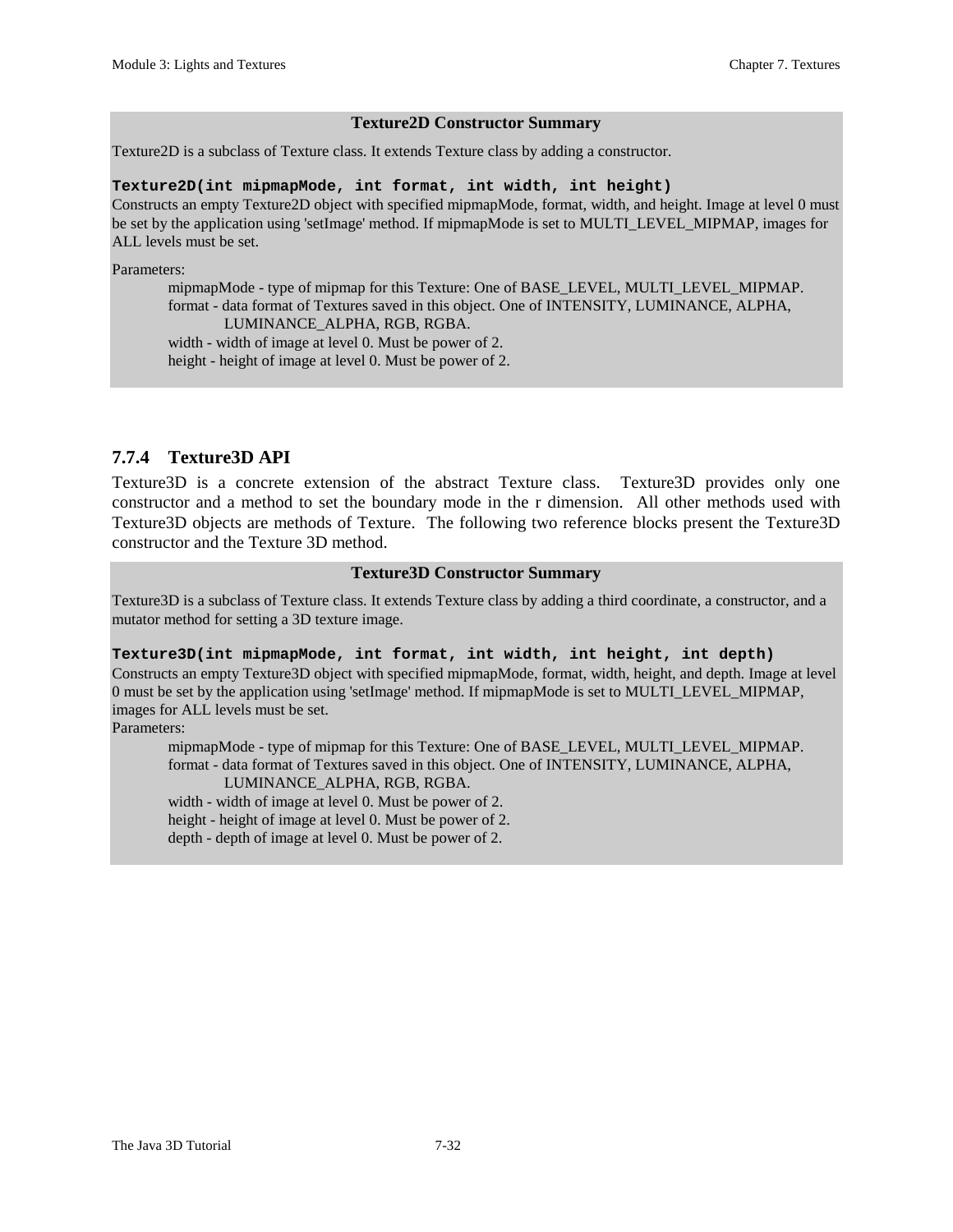#### **Texture3D Method Summary**

#### **void setBoundaryModeR(int boundaryModeR)**

Sets the boundary mode for the R coordinate in this texture object. Parameters:

boundaryModeR - the boundary mode for the R coordinate, one of: CLAMP or WRAP.

## 7.8 TextureLoader and NewTextureLoader API

This section lists the reference blocks for the TextureLoader and NewTextureLoader classes. The texture loader is explained in some detail in Step 2a of the simple texture recipe as defined in Section 7.2.1 on page 7-4. The texture loader is used in the all the example programs of this chapter. Of particular interest are the examples on using the texture loader for the MIPmap applications (see Section 7.6).

The NewTextureLoader class extends the TextureLoader class providing an easier to use texture loader utility – one that does not require a awt.component image observer for each constructor.

## **7.8.1 TextureLoader API**

The following reference block lists the single field constant used in creating TextureLoader objects.

#### **TextureLoader Field Summary**

#### **GENERATE\_MIPMAP**

Optional flag - specifies that mipmaps are generated for all levels

The following reference block lists some constructors for the TextureLoader class. There are a number of constructors not listed in the constructors reference block which allow loading texture images from other sources. Consult the Java 3D API Specification for a complete list of constructors.

#### **TextureLoader Constructor Summary (partial list)**

extends: java.lang.Object package: com.sun.j3d.utils.image

This class is used for loading a texture from an Image or BufferedImage. Methods are provided to retrieve the Texture object and the associated ImageComponent object or a scaled version of the ImageComponent object. Default format is RGBA.

Other legal formats are: RGBA, RGBA4, RGB5\_A1, RGB, RGB4, RGB5, R3\_G3\_B2, LUM8\_ALPHA8, LUM4\_ALPHA4, LUMINANCE and ALPHA

**TextureLoader(java.lang.String fname, java.awt.Component observer) TextureLoader(java.lang.String fname, int flags, java.awt.Component observer)** Contructs a TextureLoader object using the specified file, option flags and default format RGBA

**TextureLoader(java.net.URL url, java.awt.Component observer) TextureLoader(java.net.URL url, int flags, java.awt.Component observer)** Contructs a TextureLoader object using the specified URL, option flags and default format RGBA

The following reference block lists the methods of the TextureLoader class.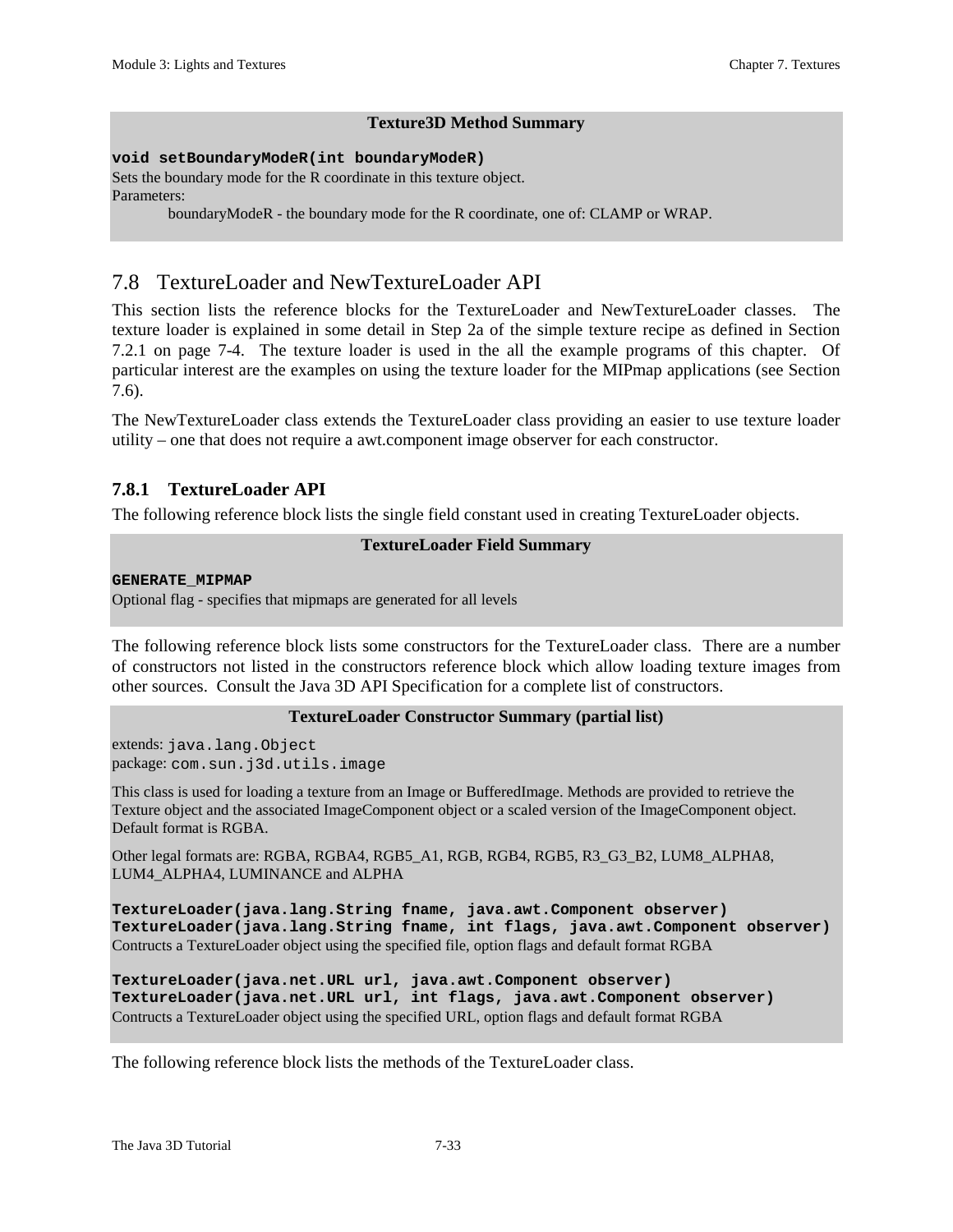#### **TextureLoader Method Summary**

**ImageComponent2D getImage()** Returns the associated ImageComponent2D object

**ImageComponent2D getScaledImage(float xScale, float yScale)**

Returns the scaled ImageComponent2D object

**ImageComponent2D getScaledImage(int width, int height)** Returns the scaled ImageComponent2D object

**Texture getTexture()** Returns the associated Texture object

## **7.8.2 NewTextureLoaderAPI**

The reason to use the NewTexureLoader is to avoid needing an image observer to construct a texture loader. The following reference block lists some constructors for the NewTextureLoader class. NewTextureLoader has the same constructors as TextureLoader except none require an awt component to server as the image observer. NewTextureLoader.html, a javadoc file included in the examples jar, gives complete documentation for the NewTextureLoader class.

#### **NewTextureLoader Constructor Summary (partial list)**

extends: com.sun.j3d.utils.image.TextureLoader

This class is used for loading a texture from an file or URL. This class differs from com.sun.j3d.util.image.TextureLoader only in the absence of an image observer in the constructor and the method to set a single image observer for all subsequent uses. All TextureLoader class constructors requiring an image observer have a corresponding NewTextureLoader constructor without an image observer awt.component.

**NewTextureLoader(java.lang.String fname) NewTextureLoader(java.lang.String fname, int flags)** Contructs a TextureLoader object using the specified file, option flags and default format RGBA

**TextureLoader(java.net.URL url) TextureLoader(java.net.URL url, int flags)** Contructs a TextureLoader object using the specified URL, option flags and default format RGBA

The following reference block lists the two methods of the defined in the NewTextureLoader class. All other methods are defined by the TextureLoader class. To use a NewTextureLoader object an image observer must be set first. This is normally done when the Canvas3D object is created.

#### **NewTextureLoader Method Summary (partial list)**

**java.awt.component getImageObserver()** Returns the awt.component object used as the image observer for NewTextureLoader objects.

#### **void setImageObserver(java.awt.component imageObserver)**

Sets a awt.component object as the object to use as an image observer in subsequent constructions of NewTextureLoader objects.